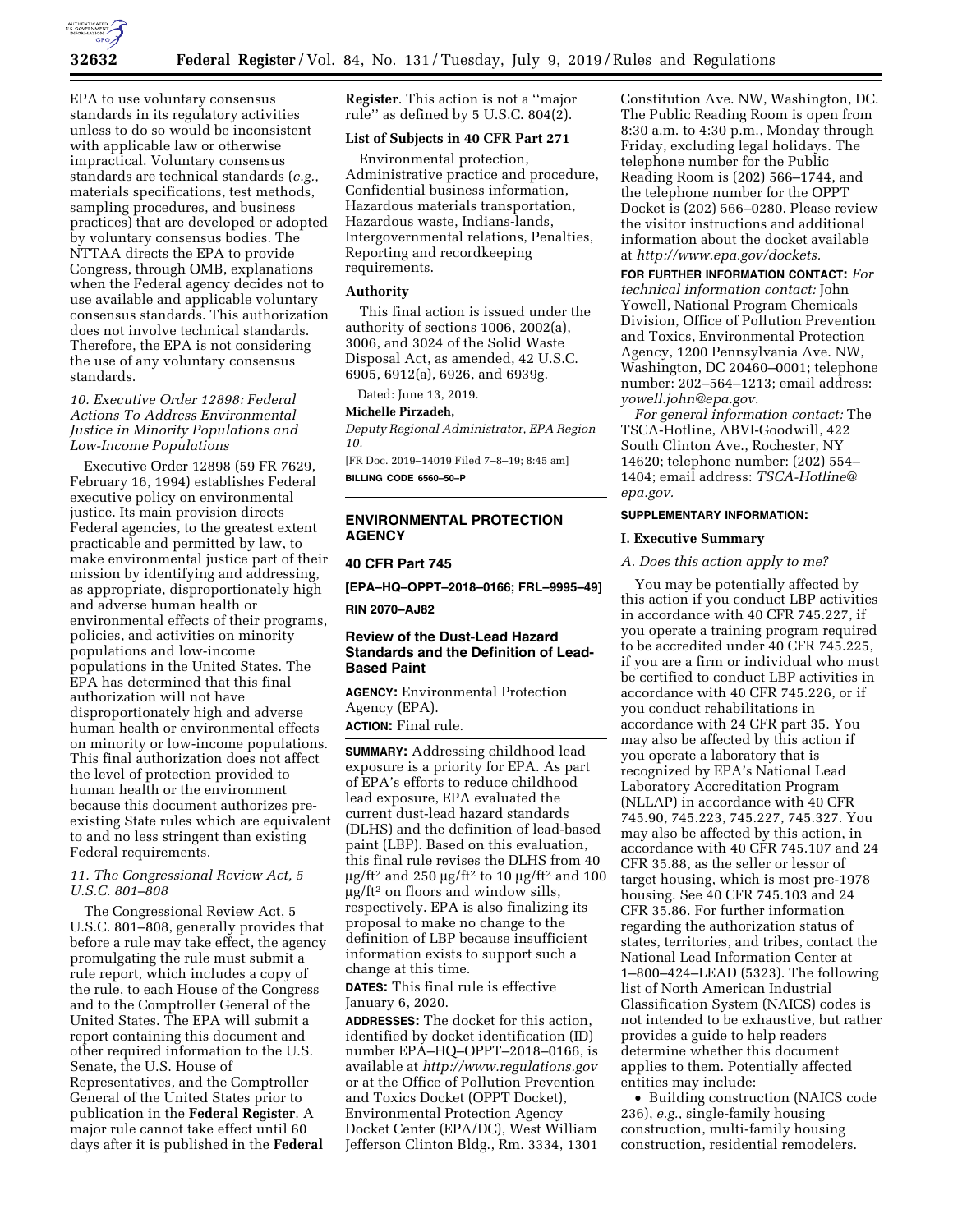• Specialty trade contractors (NAICS code 238), *e.g.,* plumbing, heating, and air-conditioning contractors, painting and wall covering contractors, electrical contractors, finish carpentry contractors, drywall and insulation contractors, siding contractors, tile and terrazzo contractors, glass and glazing contractors.

• Real estate (NAICS code 531), *e.g.,*  lessors of residential buildings and dwellings, residential property managers.

• Child day care services (NAICS code 624410).

• Elementary and secondary schools (NAICS code 611110), *e.g.,* elementary schools with kindergarten classrooms.

• Other technical and trade schools (NAICS code 611519), *e.g.,* training providers.

• Engineering services (NAICS code 541330) and building inspection services (NAICS code 541350), *e.g.,* dust sampling technicians.

• Lead abatement professionals (NAICS code 562910), *e.g.,* firms and supervisors engaged in LBP activities.

• Testing laboratories (NAICS code 541380) that analyze dust wipe samples for lead.

• Federal agencies that own residential property (NAICS code 92511, 92811).

• Property owners, and property owners that receive assistance through federal housing programs (NAICS code 531110, 531311).

#### *B. What is the Agency's authority for taking this action?*

EPA is finalizing this rule under sections 401, 402, 403, and 404 of the Toxic Substances Control Act (TSCA), 15 U.S.C. 2601 *et seq.,* as amended by Title X of the Housing and Community Development Act of 1992 (also known as the Residential Lead-Based Paint Hazard Reduction Act of 1992 or ''Title X'') (Pub. L. 102–550) (Ref. 1). TSCA section 403 (15 U.S.C. 2683) mandates EPA to identify LBP hazards for purposes of administering Title X and TSCA Title IV. Under TSCA section 401 (15 U.S.C. 2681), LBP hazards are defined as conditions of LBP and leadcontaminated dust and soil that ''would result in adverse human health effects,'' and lead-contaminated dust is defined as ''surface dust in residential dwellings'' that contains lead in excess of levels determined ''to pose a threat of adverse health effects. . . .'' As defined in TSCA section 401 (15 U.S.C. 2681(9)), LBP means paint or other surface coatings that contain lead in excess of 1.0 milligrams per centimeter squared or 0.5 percent by weight or (1) in the case of paint or other surface coatings on

target housing, such lower level as may be established by HUD, as defined in 42 U.S.C.  $4822(c)$ , or  $(2)$  in the case of any other paint or surface coatings, such other level as may be established by EPA.

The amendments to the regulations on LBP activities are promulgated pursuant to TSCA section 402 (15 U.S.C 2682). The amendments to the regulations on the authorization of state and tribal Programs are finalized pursuant to TSCA section 404 (15 U.S.C. 2684).

This final rule is being issued in compliance with the December 27, 2017 decision (''Opinion'') of the Ninth Circuit Court of Appeals, and the subsequent March 26, 2018 order that directed the EPA ''to issue a proposed rule within ninety (90) days from the filed date of this order,'' and to ''promulgate the final rule within one year after the promulgation of the proposed rule'' (Refs. 2 and 3).

#### *C. What action is the Agency taking?*

EPA established DLHS of 40  $\mu$ g/ft<sup>2</sup> for floors and  $250 \mu g$ /ft<sup>2</sup> for window sills in a final rule entitled, ''Identification of Dangerous Levels of Lead,'' also known as the 2001 LBP Hazards Rule (Ref. 4). On July 2, 2018, EPA proposed to amend the DLHS and to make no change to the definition of LBP (Ref. 5). EPA is finalizing its proposal to lower the DLHS set by the LBP Hazards Rule from 40  $\mu$ g/ft<sup>2</sup> to 10  $\mu$ g/ft<sup>2</sup> for floors, and from 250  $\mu$ g/ft<sup>2</sup> to 100  $\mu$ g/ft<sup>2</sup> for window sills.

EPA and HUD adopted the statutory definition of LBP in a joint final rule entitled, ''Requirements for Disclosure of Known Lead-Based Paint and/or Lead-Based Paint Hazards in Housing,'' also known as the Disclosure Rule (Ref. 6). EPA is finalizing its proposal to make no change to the current definition of LBP because, as further explained in Unit III.B, insufficient information exists to support such a change at this time.

#### *D. Why is the Agency taking this action?*

Reducing childhood lead exposure is an EPA priority, and EPA continues to collaborate with our federal partners to reduce lead exposures and to explore ways to strengthen our relationships and partnerships with states, tribes, and localities. In December 2018, the President's Task Force on Environmental Health Risks and Safety Risks to Children released the *Federal Action Plan to Reduce Childhood Lead Exposures and Associated Health Impacts (Lead Action Plan)* (Ref. 7*)*  which will enhance the federal government's efforts to identify and reduce lead exposure while ensuring children impacted by such exposure are

getting the support and care they need. The Lead Action Plan will help federal agencies work strategically and collaboratively to reduce exposure to lead and improve children's health. This final rule is a component of EPA's prioritizing the important issue of childhood lead exposure because dust is a significant exposure route for young children because of their mouthing behavior and proximity to the floor.

In the 2001 LBP Hazards Rule under TSCA section 403, EPA modeled the health implications of various dust-lead loadings and analyzed those values against issues of practicality to determine the appropriate standards, in accordance with the statute. At that time, the Centers for Disease Control and Prevention (CDC) identified a test result of 10 mg/dL of lead in blood or higher in children as a ''level of concern''. Based on the available science at the time, EPA explained that health effects at blood lead levels (BLLs) lower than 10 µg/dL were "less well substantiated.'' Further, the Agency acknowledged that the standards were ''based on the best science available to the Agency,'' and if new data were to become available, EPA would ''consider changing the standards to reflect these data.'' (Ref. 4)

New data have become available since the 2001 LBP Hazards Rule that indicates that health risks exist at lower BLLs than previously recognized. The CDC now considers that no safe BLL in children has been identified (Ref. 8), is no longer using the term ''level of concern,'' and is instead using the blood lead reference value (BLRV) to identify children who have been exposed to lead and who should undergo case management (especially assessment of sources of lead in their environment and follow up BLL testing) (Ref. 8). The BLRV is based on the 97.5th percentile of the U.S. population distribution of BLLs in children ages 1–5 from the 2007–2008 and 2009–2010 National Health and Nutrition Examination Surveys (Ref. 9).

Current best available science, which, as indicated above, has evolved considerably since 2001, informs EPA's understanding of the relationship between exposures to dust-lead loadings, blood lead levels, and risk of adverse human health effects. This is summarized in the Integrated Science Assessment for Lead, (''Lead ISA'') (Ref. 10), which EPA released in June 2013, and the National Toxicology Program (NTP) Monograph on Health Effects of Low-Level Lead, which was released by the Department of Health and Human Services in June 2012 (Ref. 11). The Lead ISA is a synthesis and evaluation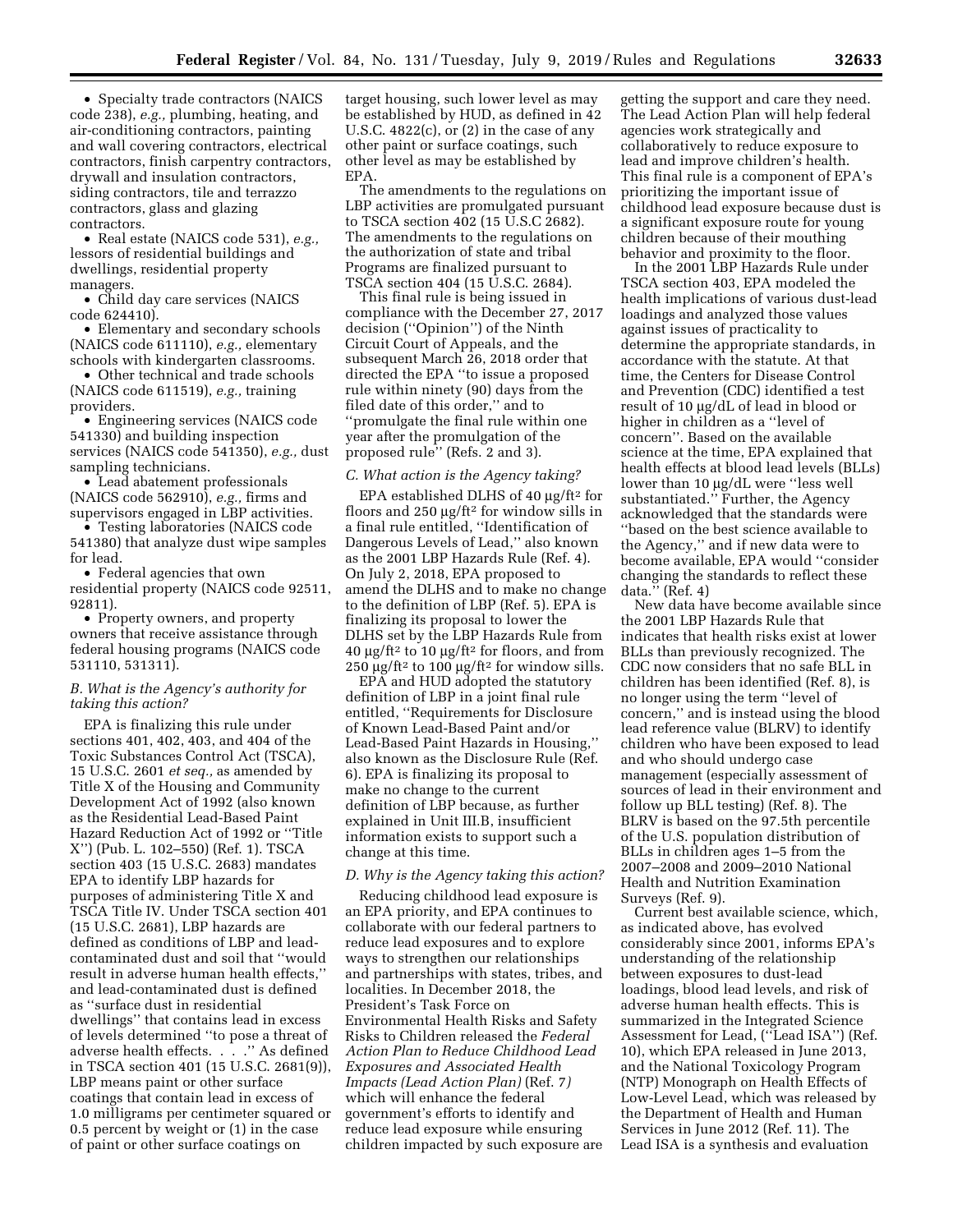of scientific information on the health and environmental effects of lead, including health effects of BLLs lower than 10 μg/dL. These effects include cognitive function decrements in children (Ref. 10).

The NTP, in 2012, completed an evaluation of existing scientific literature to summarize the scientific evidence regarding potential health effects associated with low-level lead exposure as indicated by BLLs less than  $10 \mu$ g/dL. The evaluation specifically focused on the life stage (childhood, adulthood) associated with these potential health effects, as well as on epidemiological evidence at BLLs less than 10  $\mu$ g/dL, because health effects at higher BLLs are well-established. The NTP concluded that there is sufficient evidence for risk of adverse health effects in children and adults at BLLs less than 10  $\mu$ g/dL, and less than 5  $\mu$ g/ dL as well. In children, there is sufficient evidence that BLLs less than 5 µg/dL are associated with increased diagnoses of attention-related behavioral problems, greater incidence of problem behaviors, and decreased cognitive performance. There is limited evidence that BLLs less than  $5 \mu g/dL$  are associated with delayed puberty and decreased kidney function in children 12 years of age and older. Additionally, the NTP concluded that there is sufficient evidence that BLLs less than 10 µg/dL are associated with delayed puberty, decreased hearing, and reduced post-natal growth (Ref. 11).

Furthermore, the Children's Health Protection Advisory Committee (CHPAC), a Federal Advisory Committee for EPA, has recommended ''that EPA, in coordination with HUD, make strengthening the Lead-Based Paint Hazards Standards for paint, dust, and soil one of its highest priorities in the efforts to reduce children's blood lead levels.'' (Refs. 12 and 13).

Based on EPA's evaluation of the best available science, the Agency's careful review of public comments received on the proposal, as well as consideration of the potential for risk reduction, including whether such actions are achievable, EPA is finalizing its proposal to revise the DLHS to  $10 \mu g$ / ft<sup>2</sup> for floors and 100  $\mu$ g/ft<sup>2</sup> for window sills. This final action is informed by the achievability of these standards in relation to their application in lead risk reduction programs, whether lower dust-lead loadings can be reliably detected by laboratories, resources for addressing LBP hazards, and consistency across the federal government.

EPA did not propose to change postabatement clearance levels in 40 CFR

part 745, subpart L. In this regard, EPA believes it has reasonably focused this rulemaking on the DLHS and the definition of LBP, which are the two actions EPA agreed to undertake in response to the 2009 citizen petition. They were also the two actions expressly addressed in the Ninth Circuit Court of Appeals Opinion discussed above. Nonetheless, while this final rule does not address clearance levels, EPA appreciates the points raised by commenters about the relationship between the DLHS and clearance levels and EPA has initiated action on this issue under a separate rulemaking, entitled ''Review of Post-Abatement Clearance Levels for Dust-lead'' (RIN 2070–AK50), as noted in the Spring 2019 Unified Agenda of Regulatory and Deregulatory Actions. The Spring 2019 Unified Agenda also presents EPA's anticipated publication timelines for the rulemaking that will address the clearance levels.

To update the dust-lead clearance levels, EPA must take a number of steps including health, exposure, and economic analyses. An analysis estimating the health implications of possible revisions of applicable dustlead clearance levels will be conducted, taking into account factors such as the locations where clearance samples are collected for each of the various candidate clearance levels under consideration. An economic analysis of candidate dust-lead clearance levels will be conducted for purposes of evaluating the potential costs and benefits of possible revisions to the clearance levels. EPA's economic analysis will involve establishing a baseline lead hazard profile for facilities affected by the rule based on knowledge of any applicable existing rules and standards and levels of compliance with those rules and standards. Candidate clearance levels will then need to be analyzed with reference to this baseline. For this purpose, economic modeling will be performed to link each candidate clearance level to the associated scenario of health endpoints and their associated aggregated ''benefit'' valuations for the whole affected population. On the cost side, using assumptions about the scope of interventions, scenarios will be developed to measure aggregate costs of compliance for each candidate clearance level. In addition, the economic analysis is required in order to comply with the Regulatory Flexibility Act (RFA) (5 U.S.C. 601 *et seq.),* the Unfunded Mandates Reform Act (UMRA) (2 U.S.C. 1531–1538), and the Congressional Review Act (CRA) (5 U.S.C. 801 *et seq.*).

# *E. What are the estimated incremental impacts of this action?*

EPA has prepared an Economic Analysis (EA), which is available in the docket, of the potential incremental impacts associated with this rulemaking (Ref. 14). The analysis focused specifically on the subset of target housing and child-occupied facilities affected by this rule. The analysis estimates incremental costs and benefits for two categories of events: (1) Where dust-lead testing occurs to comply with HUD's Lead-Safe Housing Rule and (2) where dust-lead testing occurs in response to testing that detects an elevated blood lead level in a child. The following is a brief outline of the estimated incremental impacts of this rulemaking.

• *Benefits.* This rule would reduce exposure to lead, resulting in benefits from avoided adverse health effects. For the subset of adverse health effects where the results were quantified, the estimated annualized benefits are \$268 million to \$2.3 billion per year using a 3% discount rate, and \$58 million to \$509 million using a 7% discount rate. These benefits calculations are highly sensitive to the discount rate used and to the range in the estimated number of lead hazard reduction events triggered by the blood lead levels in children who have had their blood lead levels tested. With respect to the latter, the wide range is driven by uncertainty about specifics of state and local regulations and about the blood lead levels at which action might be taken. There are additional unquantified benefits due to other avoided adverse health effects in children, including attention-related behavioral problems, greater incidence of problem behaviors, decreased cognitive performance, reduced postnatal growth, delayed puberty and decreased kidney function (Ref. 11).

• *Costs.* This rule is estimated to result in costs of \$32 million to \$117 million per year using either a 3% or 7% discount rate. The cost calculations are highly sensitive to the range in the estimated number of lead hazard reduction events triggered by children with elevated blood lead levels.

• *Small entity impacts.* This rule would impact approximately 15,400 small businesses of which 96% have cost impacts less than 1% of revenues, 4% have impacts between 1% and 3%, and less than 1% have impacts greater than 3% of revenues.

• *Environmental Justice and Protection of Children.* This rule would increase the level of environmental protection for all affected populations without having any disproportionately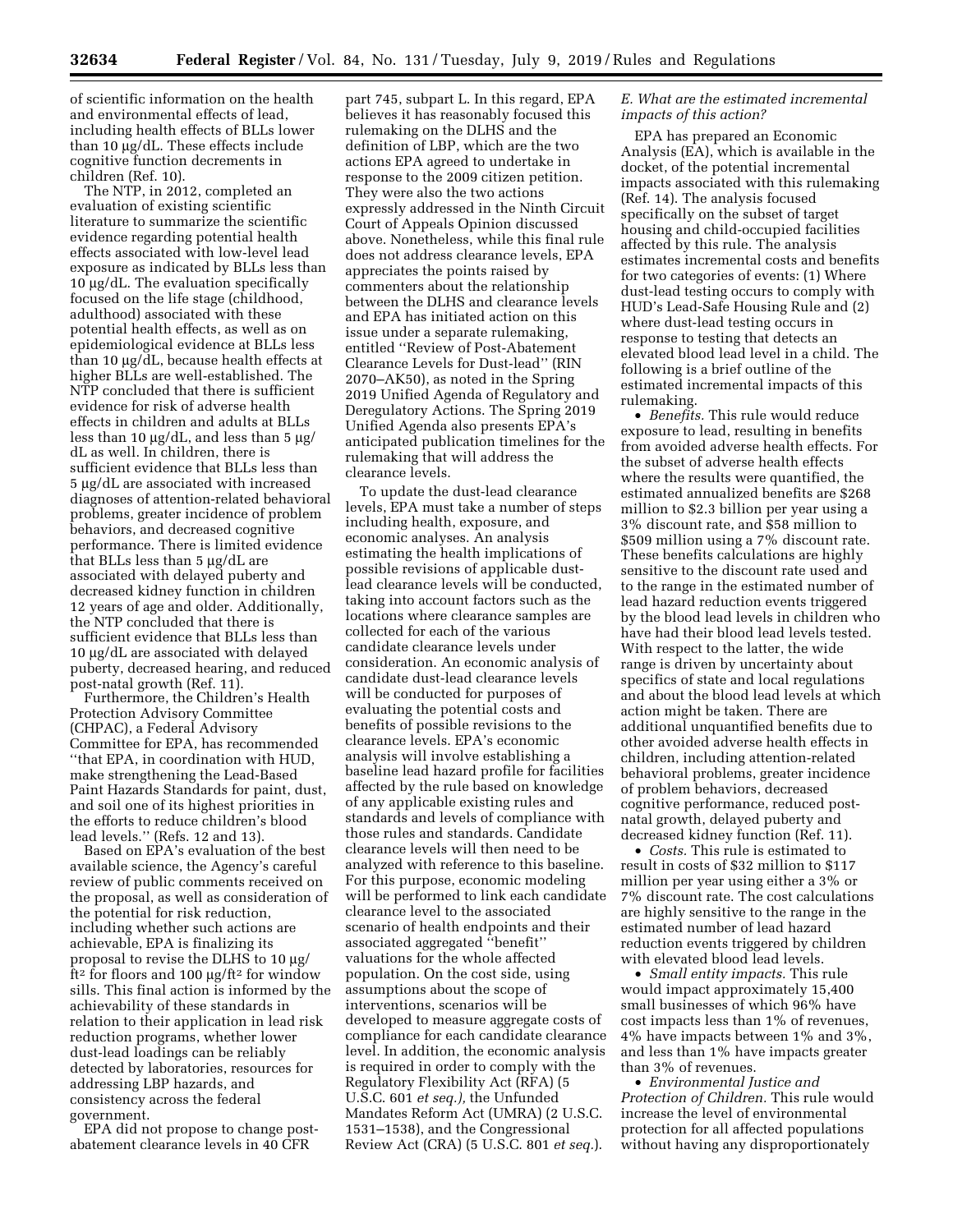high and adverse human health or environmental effects on any population, including any minority or low-income population or children.

• *Effects on State, local, and Tribal governments.* The rule would not have any significant or unique effects on small governments, or federalism or tribal implications.

# *F. Children's Environmental Health*

Lead exposure has the potential to impact individuals of all ages, but it is especially harmful to young children (Refs. 15, 16 and 17). Exposure to lead is associated with increased risk of a number of adverse health effects in children, including decreased cognitive performance, greater incidence of problem behaviors, and increased diagnoses of attention-related behavioral problems (Ref. 11). Furthermore, floor dust in homes and child-care facilities is a significant route of exposure for children given their mouthing behavior and proximity to the floor. Therefore, the environmental health or safety risk addressed by this action may have a disproportionate effect on children (Ref. 18).

Consistent with the Agency's Policy on Evaluating Health Risks to Children, EPA has evaluated the health effects in children of decreased lead exposure. EPA prepared a Technical Support Document (TSD) for this rulemaking which models the risk of adverse health effects associated with dust-lead exposures at 19 potential candidate standards for dust-lead levels (Ref. 18). It is important to note that the model and input parameters have been the subject of multiple Science Advisory Board Reviews, workshops and publications in the peer reviewed literature. The TSD shows that health risks to young children decrease with decreasing dust-lead levels but that no non-zero lead level, including background levels, can be shown to eliminate health risk entirely.

Therefore, EPA considered additional factors beyond health effects when selecting a new standard, including achievability of the standards in lead risk reduction programs, whether lower dust-lead loadings can be reliably detected by laboratories, resources for addressing LBP hazards, and consistency across the federal government. Additional information on EPA's evaluation can be found in Unit III.A.2 of this preamble. On the basis of all these factors (including health effects), EPA is finalizing its proposal to lower the DLHS set by the LBP Hazards Rule to 10  $\mu$ g/ft<sup>2</sup> for floors and 100  $\mu$ g/ ft2 for window sills.

# **II. Background**

#### *A. Health Effects*

Lead exposure has the potential to impact individuals of all ages, but it is especially harmful to young children (Refs. 15, 16 and 17). Ingestion of leadcontaminated soil and dust is a major contributor to BLLs in children, particularly those who reside in homes built prior to 1978 (Refs. 19 and 20). Infants and young children can be more highly exposed to lead through floor dust at home and in child-care facilities because they often put their hands and other objects that can have lead from dust or soil on them into their mouths (Ref. 17). As mentioned elsewhere in this final rule, data evaluated by the NTP demonstrates that there is sufficient evidence to conclude that there are adverse health effects associated with low-level lead exposure; there is sufficient evidence that, in children, BLLs less than  $5 \mu g/dL$  are associated with increased diagnoses of attention-related behavioral problems, greater incidence of problem behaviors, and decreased cognitive performance (Ref. 11). For further information about health effects and lead exposure, see the Lead ISA (Ref. 10).

# *B. Federal Actions To Reduce Lead Exposures*

In 1992, Congress enacted Title X of the Housing and Community Development Act (also known as the Residential Lead-Based Paint Hazard Reduction Act of 1992 or Title X) (Ref. 1) in an effort to eliminate LBP hazards. Section 1018 of Title X required EPA and HUD to promulgate joint regulations for disclosure of any known LBP or any known LBP hazards in target housing offered for sale or lease (known as the Disclosure Rule) (Ref. 6). (''Target housing'' is defined in section 401(17) of TSCA, 15 U.S.C. 2681(17)). On March 6, 1996, the Disclosure Rule was codified at 40 CFR part 745, subpart F, and requires information disclosure activities before a purchaser or lessee is obligated under a contract to purchase or lease target housing. Title X amended TSCA to add a new subchapter entitled ''Title IV—Lead Exposure Reduction.'' As defined in TSCA section 401 (15 U.S.C. 2681(9)), LBP means paint or other surface coatings that contain lead in excess of 1.0 milligrams per centimeter squared or 0.5 percent by weight or (1) in the case of paint or other surface coatings on target housing, such lower level as may be established by HUD, as defined in 42 U.S.C. 4822(c), or (2) in the case of any other paint or surface coatings, such other level as may be established by EPA.

This definition was codified as part of the Disclosure Rule (Ref. 6) at 40 CFR part 745, subpart F, and as part of the LBP Activities Rule (Ref. 21) at 40 CFR part 745, subpart L. TSCA section 402(a) directs EPA to promulgate regulations covering LBP activities to ensure persons performing these activities are properly trained, that training programs are accredited, and that contractors performing these activities are certified. On August 29, 1996, EPA published final regulations under TSCA section 402(a) that govern LBP inspections, risk assessments, and abatements in target housing and child occupied facilities (COFs) (also referred to as the LBP Activities Rule, codified at 40 CFR part 745, subpart L) (Ref. 21). The definition of ''child-occupied facility'' is codified at 40 CFR 745.223 for purposes of LBP activities. Regulations promulgated under TSCA section 402(a) contain standards for performing LBP activities, taking into account reliability, effectiveness, and safety.

TSCA section 402(c)(3) directs EPA to promulgate regulations covering renovation or remodeling activities in target housing, public buildings constructed before 1978, and commercial buildings that create LBP hazards. EPA promulgated final regulations for target housing and COFs in the Lead Renovation, Repair and Painting Rule, under TSCA section 402(c)(3) on April 22, 2008 (also referred to as the RRP Rule, codified at 40 CFR part 745, subpart E) (Ref. 22). The rule was amended in 2010 (75 FR 24802) (Ref. 23) to eliminate a provision for contractors to opt-out of prescribed work practices and in 2011 (76 FR 47918) (Ref. 24) to affirm the work practice requirements for cleaning verification of renovated or repaired spaces, among other things. For further information regarding lead and its health effects, and federal actions taken to eliminate LBP hazards in housing, see the background section of the RRP Rule.

TSCA section 403 is a related authority to carry out responsibilities for addressing LBP hazards under the Disclosure and LBP Activities Rules. Section 403 required EPA to promulgate regulations that ''identify . . . leadbased paint hazards, lead-contaminated dust, and lead-contaminated soil'' for purposes of TSCA Title IV and the Residential Lead-Based Paint Hazard Reduction Act of 1992. LBP hazards, under TSCA section 401, are defined as conditions of LBP and leadcontaminated dust and soil that ''would result'' in adverse human health effects (15 U.S.C. 2681(10)). TSCA section 401 defines lead-contaminated dust as ''surface dust in residential dwellings''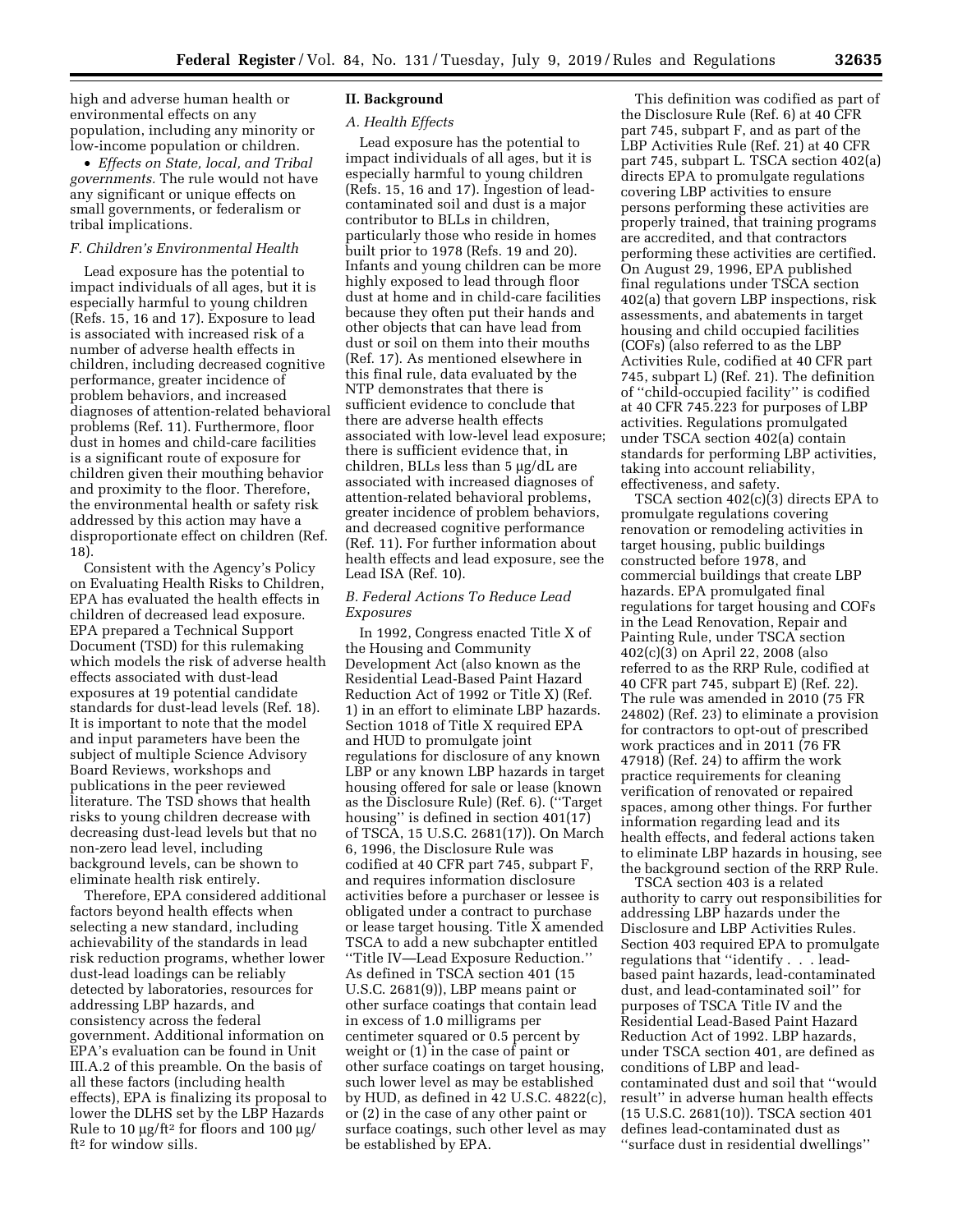that contains lead in excess of levels determined ''to pose a threat of adverse health effects'' (15 U.S.C. 2681(11)). The standards established in today's final rule under TSCA section 403 are used to calibrate activities carried out under TSCA section 402. As such, the utility of these standards should be considered in the context of the activities to which they are applied.

Pursuant to TSCA section 404, provisions were made for interested states, territories, and tribes to apply for and receive authorization to administer their own LBP Activities and RRP programs. Requirements applicable to state, territorial, and tribal programs are codified in 40 CFR part 745, subpart Q. As stated elsewhere in this document, EPA's regulations are intended to reduce exposures and to identify and mitigate hazardous levels of lead. Authorized programs must be ''at least as protective of human health and the environment as the corresponding federal program,'' and must provide for ''adequate enforcement.'' See 40 CFR 745.324(e)(2).

HUD's Lead Safe Housing Rule (LSHR) is codified in 24 CFR 35, subparts B through R. The LSHR implements sections 1012 and 1013 of Title X. Under Title X, HUD has specific authority to control LBP and LBP hazards in federally-assisted target housing (including COFs that are part of an assisted target housing property covered by the LSHR, because they are part of the common area of the property). The LSHR aims in part to ensure that federally-owned or federally-assisted target housing is free of LBP hazards (Ref. 25). Under the LSHR, when a child under age six (6) with an elevated blood lead level (EBLL) is identified, the ''designated party'' and/or the housing owner shall undertake certain actions.

HUD amended the LSHR in 2017, lowering its standard for identifying children with EBLLs from 20 µg/dL to  $5 \mu g/dL$ , aligning its standard with CDC's BLRV. The amendments also included revising HUD's ''Environmental Investigation Blood Lead Level'' (EIBLL) to the EBLL, changing the level of investigation required for a housing unit of a child with an EBLL to an ''environmental investigation'' and adding a requirement for testing in other covered units when a child is identified in a multiunit property. HUD may revisit and revise the agency's EBLL via the notice and comment process, as provided by the definition of EBLL in the amended rule, if it is appropriate to do so in order to align with future changes to the blood lead level at which CDC's BLRV

recommends that an environmental intervention be conducted. (Ref. 25).

# *C. Applicability and Uses of the DLHS*

The DLHS reviewed in this regulation support the Lead-based Paint Activities and Disclosure programs, and apply to target housing (*i.e.,* most pre-1978 housing) and COFs (pre-1978 nonresidential properties where children under the age of 6 spend a significant amount of time such as daycare centers and kindergartens). Apart from COFs, no other public and commercial buildings are covered by this final rule. For further background on the types of buildings to which lead program rules apply, refer to the proposed and final LBP Hazards Rule (Ref. 4).

Within the scope of Title X, the DLHS support and implement major provisions of the statute. They were incorporated into the requirements and risk assessment work practice standards in the LBP Activities Rule. The relationship between post-abatement clearance and the DLHS is discussed in further detail elsewhere in this final rule. The DLHS provide the basis for risk assessors to determine whether dust-lead hazards are present. A risk assessment may be required where dustlead testing occurs to comply with the LSHR or where dust-lead testing occurs in response to discovery of a child with a blood lead level exceeding a federal or state threshold.

The objective of a risk assessment is to determine, and then report the existence, nature, severity, and location of LBP hazards in residential dwellings and COFs through an on-site investigation. If LBP hazards are found, the risk assessor will also identify acceptable options for controlling the hazards in each property. These options should allow the property owner to make an informed decision about what actions should be taken to protect the health of current and future residents. Risk assessments can only be performed by certified risk assessors.

The risk assessment entails both a visual assessment and collection of environmental samples. The environmental samples include, among other things, dust samples from floors and window sills which are sent to a laboratory recognized by EPA's National Lead Laboratory Accreditation Program (NLLAP), as discussed in section III.A.2 for analysis for lead. When the lab results are received, the risk assessor compares them to the DLHS. If the dustlead loadings from the samples are at or above the applicable DLHS, then a dustlead hazard is present. Any LBP hazards found are listed in a report prepared for the property owner by the risk assessor.

For the Disclosure Rule under section 1018 of Title X (42 U.S.C. 4852d), EPA and HUD jointly developed regulations requiring a seller or lessor of most pre-1978 housing to disclose the presence of any known LBP and LBP hazards to the purchaser or lessee (24 CFR part 35, subpart A; 40 CFR part 745, subpart F). Under these regulations, the seller or lessor also must provide the purchaser or lessee any available records or reports ''pertaining to'' LBP, LBP hazards and/or any lead hazard evaluation reports available to the seller or lessor (40 CFR 745.107(a)(4) and 24 CFR 35.88(a)(4)). Accordingly, if a seller or lessor has a report showing lead is present in levels that would not constitute a hazard, that report must also be disclosed. Thus, disclosure is required under section 1018 even if dust and soil levels are less than the applicable LBP hazard standard. EPA notes, however, that with respect only to leases of target housing, disclosure is not required in the limited circumstance where the housing has been found to be LBP free by a certified inspector (24 CFR 35.82; 40 CFR 745.101).

#### *D. Limitations of the DLHS*

The DLHS are intended to identify dust-lead hazards when LBP risk assessments are performed. These standards, as were those established in 2001, are for the purposes of Title X and TSCA Title IV, and therefore they do not apply to housing and COFs built during or after 1978, nor do they apply to pre-1978 housing that does not meet the definition of target housing. See 40 CFR 745.61. These standards cannot be used to identify housing that is free from risks from exposure to lead, as risks are dependent on many factors. For instance, the physical condition of a property that contains LBP may change over time, resulting in an increased risk of exposure. If one chooses to apply the DLHS to situations beyond the scope of Title X, care must be taken to ensure that the action taken in such settings is appropriate to the circumstances presented in that situation, and that the action is adequate to provide any necessary protection for children exposed.

The DLHS do not require the owners of properties covered by this final rule to evaluate their properties for the presence of dust-lead hazards, or to take action if dust-lead hazards are identified. Although these regulations do not compel specific actions to address identified LBP hazards, these standards are incorporated into certain requirements mandated by state, federal, tribal, and local governments. An important concern for EPA is that if the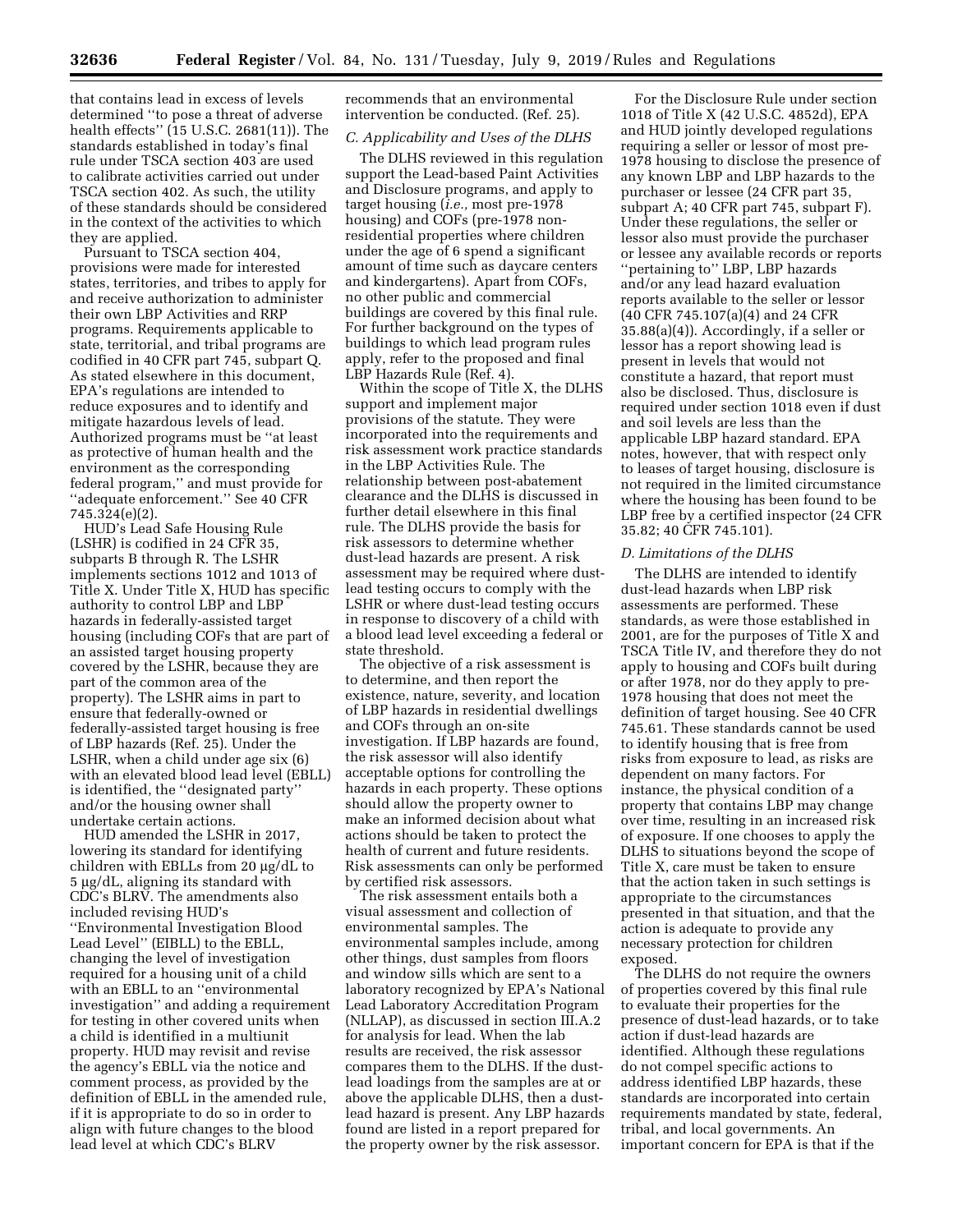DLHS were set too low, the resources for lead-based paint due to a lack of LBP hazard mitigation would be distributed more broadly, diverting them from situations that present more serious risks. However, EPA does not believe that the levels in this final rule constrict these programs, considering the demonstrated achievability of these levels (Ref. 26). As such, these standards are appropriate for incorporation into the various assessment and LBP hazard control activities to which they apply.

## *E. Administrative Petition and Litigation*

On August 10, 2009, EPA received an administrative petition from several environmental and public health advocacy groups requesting that EPA amend regulations issued under Title IV of TSCA (Ref. 27). The petitioners requested that EPA lower the Agency's DLHS issued pursuant to section 403 of TSCA, and the dust-lead clearance levels issued pursuant to section 402 of TSCA, from 40  $\mu$ g/ft<sup>2</sup> to 10  $\mu$ g/ft<sup>2</sup> or less for floors, and from 250  $\mu$ g/ft<sup>2</sup> to 100  $\mu$ g/ ft<sup>2</sup> or less for window sills; and to lower the definition of LBP pursuant to section 401 of TSCA from 1 mg/cm2 and 0.5 percent by weight, to 0.06 percent by weight with a corresponding reduction in units of mg/cm2.

On October 22, 2009, EPA responded to this petition pursuant to section 553(e) of the Administrative Procedure Act (5 U.S.C. 553(e)) (EPA 2009) (Ref. 28). EPA agreed to commence an appropriate proceeding on the DLHS and the definition of LBP in response to the petition, but stated that it did not commit to a particular schedule or to a particular outcome.

In August 2016, administrative petitioners—joined by additional citizen groups—filed a petition for writ of mandamus in the Ninth Circuit Court of Appeals, seeking a court order finding that EPA had unreasonably delayed in promulgating a rule to update the DLHS and the definition of LBP under TSCA and directing EPA to promulgate a proposed rule within 90 days, and to finalize a rule within six months. On December 27, 2017, a panel majority of the Ninth Circuit granted the writ of mandamus and ordered that EPA (1) issue a proposed rule within ninety days of the date the decision becomes final and (2) issue a final rule one year thereafter (Ref. 2). On March 26, 2018, the Panel granted EPA's Motion for Clarification, specifying that the proposed rule was due ninety days from the date of that order (Ref. 3). On June 22, 2018, the EPA Administrator signed and EPA announced its proposed rule to lower the DLHS to 10  $\mu$ g/ft<sup>2</sup> for floors and 100  $\mu$ g/ft<sup>2</sup> for window sills and to make no change to the definition of

sufficient information to support such a change. (Ref. 29). The proposed rule was published in the July 2, 2018 edition of the **Federal Register**.

EPA is issuing this final rule in compliance with the Court's order. Notably, the Court's majority decision suggested that EPA had already determined that amending these regulations was necessary pursuant to TSCA (15 U.S.C. 2687). However, EPA stated in its 2009 petition response that ''the current hazard standards *may not*  be sufficiently protective'' (Ref. 28) (emphasis added). With regard to the definition of LBP, EPA had not even opined that the definition may not be sufficiently protective. Rather, throughout the litigation, EPA maintained that it would consider whether revision of the definition was appropriate. Also, the sufficiency of the standards was not at issue, as this mandamus petition was about timing, not substance and EPA had not previously conducted the analyses required to reach a conclusion under the statutory standard. It was not until EPA conducted its own analyses—during this rulemaking process—that it was in a position to express the conclusions that are set forward in this final rule.

#### *F. Public Comments Summary*

The proposed rule provided a 45-day public comment period, ending on August 16, 2018. EPA received 67 comments during the public comment period. After the close of the public comment period, EPA received an additional 13,376 comments nearly all of which were submitted as part of a mass mail campaign. Comments were received from private citizens, state governments, potentially affected businesses, academics, trade associations, and environmental and public health advocacy groups. Many commenters, including states, LBP businesses, lead poisoning prevention advocacy groups, individuals, and academics, supported revising the DLHS as proposed. A number of commenters suggested that EPA should promulgate DLHS lower than the proposed levels at 10  $\mu$ g/ft<sup>2</sup> for floors, and 100  $\mu$ g/ft<sup>2</sup> for window sills. Several commenters specifically suggested that EPA should revise the DLHS for floors to  $5 \mu g / \text{ft}^2$ , and/or 40  $\mu$ g/ft<sup>2</sup> for window sills. One commenter suggested that EPA should revise the DLHS only if the clearance levels are revised as well. Other commenters suggested that EPA either not revise the DLHS or revise them to levels higher than those in today's final rule. Another commenter expressed concern with a DLHS of  $10 \mu g / ft^2$  for

floors, contending that this would increase the cost of the HUD Lead Hazard Control (LHC) grant program due to an increase in clearance failures. Several commenters sought clarity in terms of how a potential revision to the DLHS would affect LBP-related activities that had already taken place or were in the process of conducting lead hazard control activities. In this preamble, EPA has responded to the major comments relevant to this final rule. In addition, the more comprehensive version of EPA's response to comments related to this final action can be found in the Response to Comments document (Ref. 30).

### **III. Final Rule**

EPA carefully considered all public comments related to the proposal. EPA is finalizing its proposal to lower the DLHS for floors from 40  $\mu$ g/ft<sup>2</sup> to 10  $\mu$ g/ ft2 and its proposal to lower the DLHS for window sills from  $250 \mu g / \text{ft}^2$  to  $100$  $\mu$ g/ft<sup>2</sup>.

This rule finalizes EPA's proposal to make no change to the definition of LBP because insufficient information exists to support such a change at this time.

#### *A. Dust-Lead Hazard Standards*

*1. Approach for reviewing the dustlead hazard standards.* As EPA explained in the 2001 LBP Hazards Rule (Ref. 4) (66 FR 1206, 1207), one of the underlying principles of Title X is to move the focus of public and private sector decision makers away from the mere presence of LBP, to the presence of LBP hazards, for which more substantive action should be undertaken to control exposures, especially to young children. Since there are many sources of lead exposure (*e.g.* air, water, diet, background levels of lead), and since, under TSCA Title IV, EPA may only account for risks associated with paint, dust and soil, EPA continues to believe that non-zero LBP hazard standards are appropriate.

In the 2001 LBP Hazards Rule, EPA explained the issues and inherent discretion involved when the Administrator identifies LBP hazards (*i.e.,* those conditions that cause exposure to lead ''that would result in adverse human health effects as established by the Administrator under this subchapter'' (TSCA section 401(10))). Of particular note, EPA explained that the challenge to the Agency is how to deal with the statutory criterion, ''would result in adverse human health effects.'' This is especially problematic because the statutory mandated activity that requires EPA to choose a cutoff for when this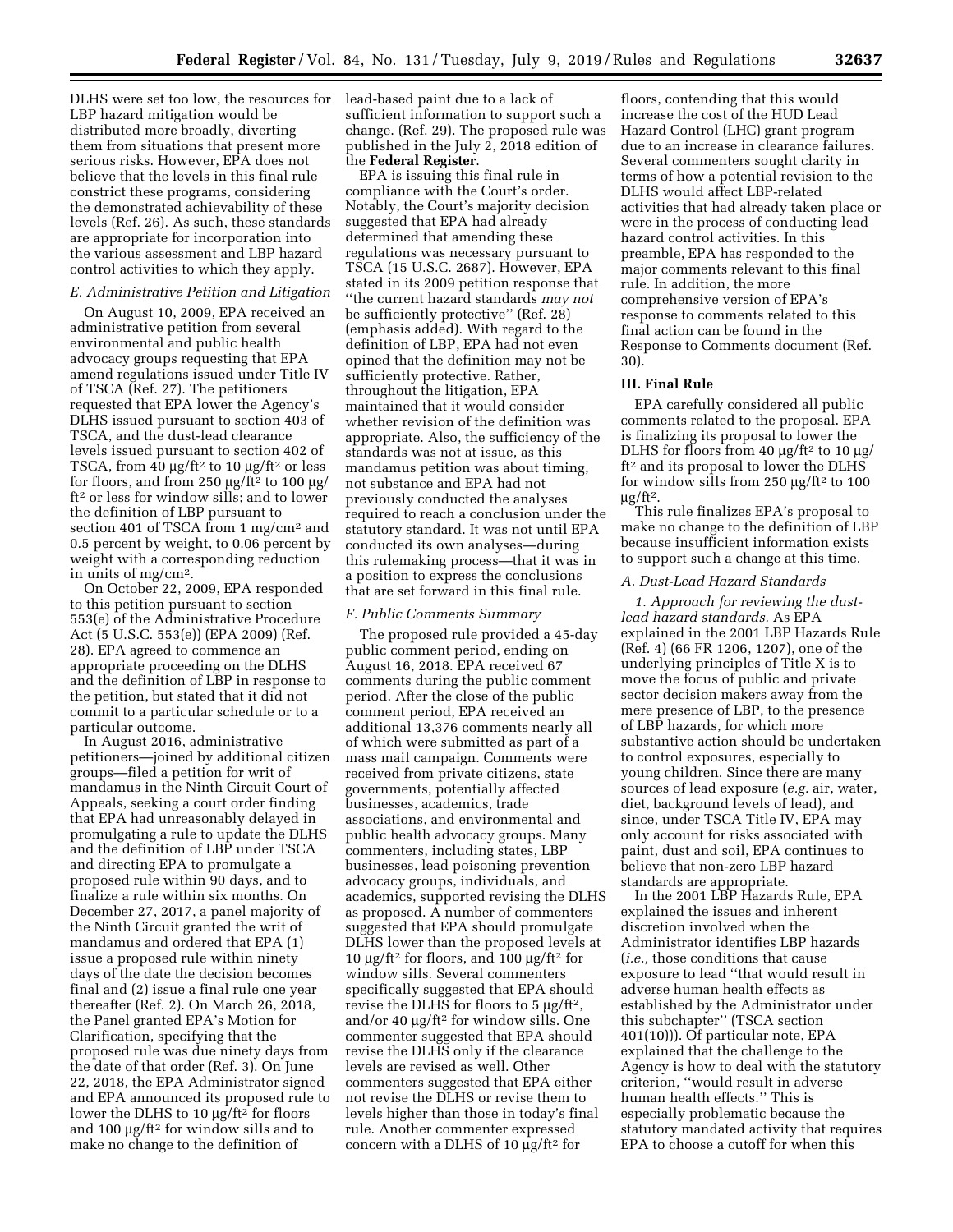risk exists does not lend itself to a straightforward empirical analysis that provides bright lines for decision makers. Even if the science and environmental-lead prevalence data were perfect, there would likely be no agreement on the level, or certainty, of risk that is envisioned in the phrase ''would result in adverse human health effects.'' Thus, it would not be appropriate to base a lead-based paint hazard standard on any specific probability of exceeding any specific blood-lead level. (Ref. 4).

As further explained in that 2001 LBP Hazards Rule, EPA first determined the lowest candidate DLHS by using a 1–5% probability of an individual child developing a BLL of 10 µg/dL. EPA then took a pragmatic approach by looking at numerous factors affected by the candidate standards and prioritized protection from the greatest lead risks so as not to dilute intervention resources.

To develop the DLHS proposal in 2018 (Ref. 5), EPA evaluated the relationship between dust-lead levels and children's health, and considered the achievability of the DLHS given the relationship between standards established under TSCA section 403 and the application of those standards in lead risk reduction programs. Additional factors that the Agency considered include whether lower dustlead loadings can be reliably detected by laboratories, resources for addressing LBP hazards, and consistency across the federal government.

The TSD presents models to determine the risk of adverse health effects associated with dust-lead exposures at 19 levels (Ref. 18). Section 6.4 of the TSD summarizes the results of the metrics of interest, including the probability that an individual exposed to each potential candidate standard would have a BLL above 5 µg/dL.

Consistent with the establishment of the 2001 DLHS, EPA believes national standards are still an appropriate regulatory approach because they facilitate implementation and decrease uncertainty within the regulated community. Furthermore, national standards are appropriate because legacy lead paint remains in homes in most, if not all, parts of the country. For further information, see the LBP Hazards Rule (Ref. 4).

Based on the language of sections 401, 402, and 403 of TSCA and the purposes of Title X and its legislative history, EPA continues to believe that it is a reasonable exercise of its discretion to set hazard standards based on consideration of the potential for risk reduction, including whether such actions are achievable, and with

consideration given to the existing programs aimed at achieving such reductions. This final rule revising the DLHS to 10  $\mu$ g/ft<sup>2</sup> for floors and 100  $\mu$ g/ ft2 for window sills is informed by the achievability of these standards in relation to their application in lead risk reduction programs, whether lower dust-lead loadings can be reliably detected by laboratories, resources for addressing LBP hazards, and consistency across the federal government. In this final rule, the Administrator is exercising his Congressionally delegated function to identify LBP hazards, which the statute defines as those conditions that cause exposure to lead ''that would result in adverse human health effects as established by the Administrator,'' in light of the data and associated uncertainties and the statutory purpose of targeting intervention resources towards protection against the greatest lead risks.

EPA's hazard standards should not be considered in isolation, but must be contemplated along with the Agency's actions to address lead in other media. It is anticipated that this final rule, especially in conjunction with other federal actions, will result in better health outcomes for children. As described in the DLHS proposal in 2018 (Ref. 5), scientific advances made since the promulgation of the 2001 rule clearly demonstrate that exposure to low levels of lead result in adverse health effects. Moreover, since CDC has stated that no safe level of lead in blood has been identified, the reductions in children's BLLs as a result of this rule will help reduce the risk of adverse cognitive and developmental effects in children.

*2. Selection of final DLHS.* Reducing childhood lead exposure is an EPA priority, and today's final rule is one component of EPA's broad effort to reduce children's exposure to lead. While no safe level of lead in blood has been identified (Ref. 8), the reductions in children's blood-lead levels resulting from this rule are expected to reduce the risk of adverse cognitive and developmental effects in children. TSCA Section 403 required EPA to promulgate regulations that ''identify . . . lead-based paint hazards, leadcontaminated dust, and leadcontaminated soil'' for purposes of TSCA Title IV and the Residential Lead-Based Paint Hazard Reduction Act of 1992. LBP hazards, under TSCA section 401, are defined as conditions of LBP and lead-contaminated dust and soil that ''would result'' in adverse human health effects (15 U.S.C. 2681(10)). TSCA section 401 defines lead-

contaminated dust as ''surface dust in residential dwellings'' that contains lead in excess of levels determined ''to pose a threat of adverse health effects'' (15 U.S.C. 2681(11)).

In selecting the DLHS, EPA gave significant weight to health outcomes identified in the TSD. As the TSD shows, health risks to young children decrease with decreasing dust-lead levels; incremental decreases to BLL and adverse health effects are seen at all points below the original DLHS established in 2001. Although health risks to young children decrease with decreasing dust-lead levels, no non-zero lead level, including background levels, can be shown to eliminate health risk entirely. Therefore, it is appropriate for EPA to consider factors beyond health effects when selecting new standards. Additional factors that the Agency considered include achievability of the standards in lead risk reduction programs, whether lower dust-lead loadings can be reliably detected by laboratories, resources for addressing LBP hazards, and consistency across the federal government.

EPA is concerned that if DLHS were set too low, the limited resources for hazard mitigation would be distributed more broadly, diverting them from vulnerable communities or situations that present more serious risks to those that present lower risks. As described in the Key Federal Programs to Reduce Childhood Lead Exposures and Eliminate Associated Health Impacts document, as well as the Lead Action Plan, national data suggest disparities persist among and within communities due to factors such as race, ethnicity, and income (Ref. 20). In 2013–2016, the 95th percentile BLL of children ages 1 to 5 years in families with incomes below poverty level was 3.0 μg/dL (median is  $0.9 \mu g/dL$ ,) and among those in families at or above the poverty level it was 2.1  $\mu$ g/dL (median is 0.7  $\mu$ g/dL), a difference that is statistically significant. In 2011–2016, 2.2% of children in families below the poverty level had a BLL at or above  $5 \mu g/dL$ , compared to 0.6% of children in families at or above the poverty level, a difference that is statistically significant. The 97.5th percentile in 2013–2016 is  $3.3 \mu$ g/dL, a slight decrease from the value for 2011–2014 (Ref. 31).

As noted earlier in the preamble, EPA continues to believe that it is a reasonable exercise of its discretion to set hazard standards based on consideration of the potential for risk reduction, including whether such actions are achievable, and with consideration given to the existing programs aimed at achieving such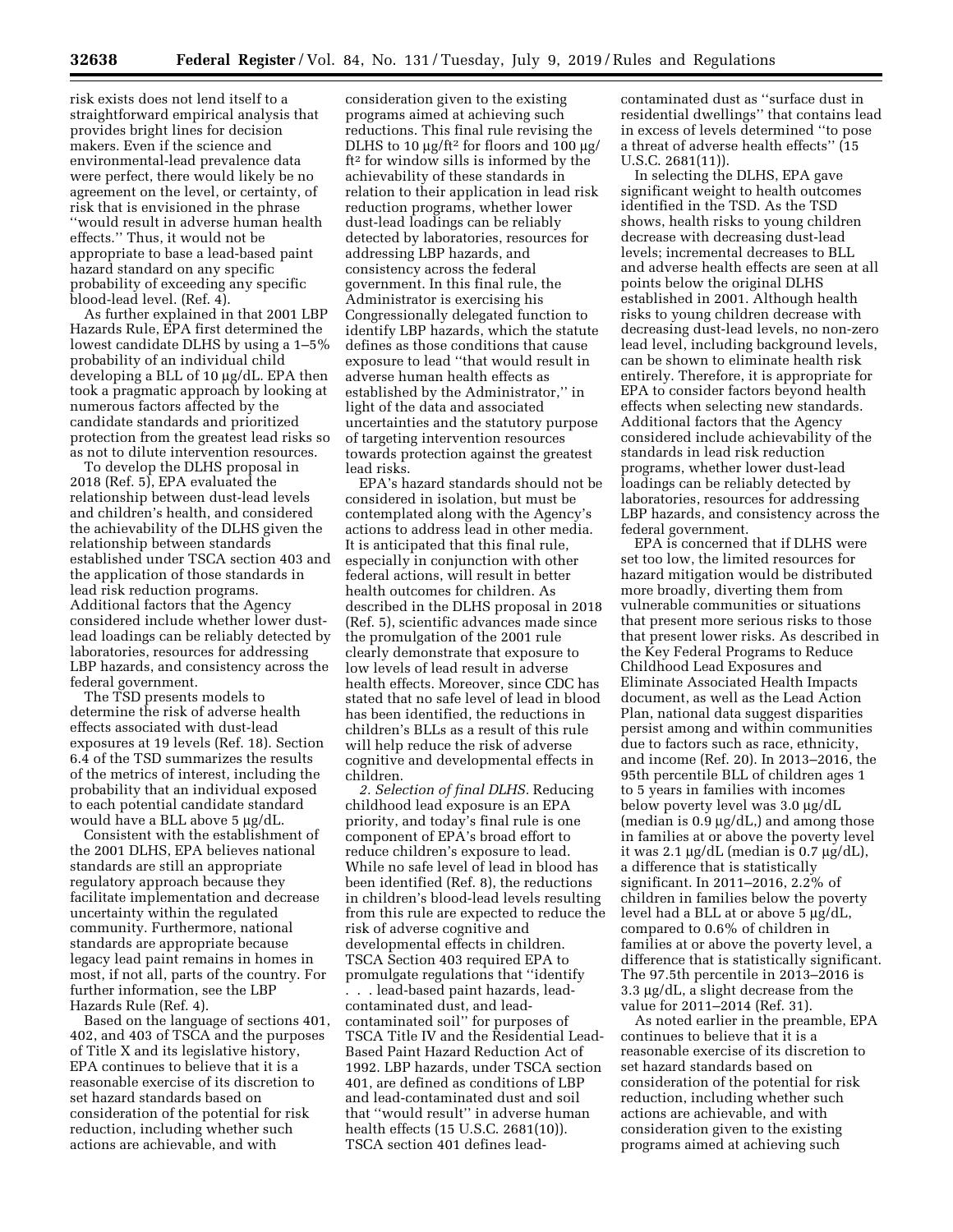reductions. Additional factors that the Agency considered include whether lower dust-lead loadings can be reliably detected by laboratories, resources for addressing LBP hazards, and consistency across the federal government. As discussed in Units I.D. and II.A.2. of the proposal, EPA worked with HUD's Office of Lead Hazard Control and Healthy Homes (OLHCHH) to survey the office's LHC grantees to assess the achievability of candidate DLHS (Ref. 26). Survey results showed that reductions in dust-lead levels to 10  $\mu$ g/ft<sup>2</sup> on floors and to 100  $\mu$ g/ft<sup>2</sup> on window sills were shown to be technically achievable using existing cleaning practices, even though, at the time, the reductions had to be just down to 40 and 250  $\mu$ g/ft<sup>2</sup>, respectively. As explained in the survey's final report, testing results were collected from 1,552 housing units treated by 98 grantees, and included 7,211 floor and 4,893 window sill dust samples. The data were analyzed to determine the percentage of samples with dust-lead loadings at or below various levels. For floors, 72% of samples showed dustlead levels at or below  $5 \mu g / \text{ft}^2$ ,  $85\%$ were at or below 10  $\mu$ g/ft<sup>2</sup>, 90% were at or below 15  $\mu$ g/ft<sup>2</sup>, and 94% were at or below 20 μg/ft<sup>2</sup>. For window sills, 87% of samples showed dust-lead levels at or below 40  $\mu$ g/ft<sup>2</sup>, 91% were at or below 60  $\mu$ g/ft<sup>2</sup>, 96% were at or below 80  $\mu$ g/ ft<sup>2</sup>, and 97% were at or below 100  $\mu$ g/ ft2 (Ref. 26). This final rule revising the DLHS to 10  $\mu\text{g}/\text{ft}^2$  for floors and 100  $\mu\text{g}/$ ft2 for window sills is informed by the achievability of these standards in relation to their application in lead risk reduction programs. These standards will complement other federal actions aimed at reducing lead exposures for all children. EPA also believes that the standards will continue to inform where intervention resources should be directed for children with higher exposures. These are the lowest levels that EPA believes are reliably achievable using existing lead-hazard control practices and that are aligned with the clearance levels required under certain HUD grant programs. As such, these levels provide greater uniformity across the federal government than other options suggested by commenters and provide consistency for the regulated and public health communities.

EPA received a number of comments during the public comment period suggesting that EPA promulgate DLHS lower than the proposed levels at 10  $\mu$ g/ ft<sup>2</sup> for floors and 100  $\mu$ g/ft<sup>2</sup> for window sills. Several commenters specifically suggested DLHS for floors at  $5 \mu g / \text{ft}^2$ , and/or 40  $\mu$ g/ft<sup>2</sup> for window sills. In the

TSD, EPA models the risk of adverse health effects associated with dust-lead exposures at differing potential candidate standards (19 options) in children living in pre-1940 and pre-1978 housing, as well as associated potential health effects in this subpopulation. As explained in the EPA's proposal and section 3.2.3 of the TSD, floors have a larger impact on children's exposure to dust lead than sills because they take up more square footage of the housing unit and children spend more of their time in contact with the floor rather than the sills. Consequently, candidate standards that reduce floor dust-lead loadings more than sill dust-lead loadings have the biggest impact on exposure because of the greater likelihood and magnitude of children's exposure to floor dust-lead. For example, a candidate standard of 40  $\mu$ g/ft<sup>2</sup> for floors and 100  $\mu$ g/ft<sup>2</sup> for window sills is likely to be less effective than a standard of 10 or 20  $\mu$ g/ft<sup>2</sup> for floors and  $250 \mu g / \text{ft}^2$  for window sills.

In addition, at least one study suggests that dust-lead may reaccumulate after LHC activities, especially when cleaning and interim controls are used, and therefore DLHS levels lower than 100  $\mu$ g/ft<sup>2</sup> for window sills  $(e.g., 40 \mu g/ft^2)$  may not be maintained over time, and would therefore render a lower DLHS to be a less effective indication of what property owners and residents can do to achieve a reduction in lead exposure (Ref. 32).The study shows that after cleaning the geometric mean dust-lead level was  $45 \mu g / \text{ft}^2$  and the median dustlead level was  $57 \mu g / \text{ft}^2$ , both of which are slightly above commenters' suggested window sill dust-lead level of  $40 \mu g$ /ft<sup>2</sup>. But from six months through six years post-intervention, the window sill dust-lead levels were well above this level. At six months the geometric mean dust level was 105  $\mu$ g/ft<sup>2</sup> and the median was  $104 \mu g / \text{ft}^2$ , which is much closer to a DLHS for window sills at 100  $\mu$ g/ft<sup>2</sup>, rather than 40  $\mu$ g/ft<sup>2</sup>. These results call into question whether window sill levels at or below 40  $\mu$ g/ft<sup>2</sup> can be maintained over time with routine cleaning practices, particularly interim controls. These inconsistencies, along with the other concerns discussed in this preamble, are why EPA has declined to select a lower DLHS for window sills as suggested by the commenters.

Dust sampling is a critical element of the lead-based paint program because it is how members of the public learn whether dust-lead hazards are present in their homes and properties. Dust sampling is conducted by wiping a representative surface of known area

with a wet wipe and sending the wipe to a laboratory for analysis. The laboratory that conducts the analysis must be recognized by EPA's NLLAP. See TSCA section 405(b), 15 U.S.C. 2685(b); 40 CFR 745.90(c)(1); 40 CFR 745.223; 40 CFR 745.227(f); 40 CFR 745.327(c). EPA's NLLAP defines the minimum requirements and abilities that a laboratory must meet to attain EPA recognition as an accredited lead testing laboratory in the Laboratory Quality System Requirements (LQSR) (Ref. 33).

Several commenters expressed concern about laboratories' ability to meet lower limits resulting from a revision to the DLHS, and one commenter went further to recommend that EPA thoroughly examine laboratories' ability to accurately measure at lower levels. Several commenters specifically requested DLHS for floors at 5 µg/ft<sup>2</sup> and/or 40 µg/ ft2 for window sills. EPA agrees that a thorough understanding of laboratories' ability to meet lower LQSR limits as a result of revised DLHS is important, especially in consideration of commenters' suggestions for lower DLHS than were proposed and finalized in this rule. As indicated in the proposed rule (Ref. 5), EPA continues to believe in the importance of being able to assess whether the dust-lead loadings reflected in the revised DLHS can be reliably measured by laboratories. If NLLAP-recognized laboratories were unable to demonstrate meeting the LQSR requirements, then stakeholders would be unable to use those laboratories in conducting activities required by EPA's LBP program. Those laboratories would either take actions to meet the lower LQSR limits or discontinue analysis of lead dust wipe samples from their portfolio of services. If too many laboratories were to discontinue lead dust wipe analysis from their portfolios, it could be problematic for the regulated community that conducts the sampling (as well as residents, property owners, and other stakeholders), in the form of increased cost of analysis per sample, increased waiting periods that make testing for dust-lead hazards untenable, or a combination of both. As the number of NLLAP-recognized labs decrease, the potential for risk reduction is diminished.

In order to obtain a better understanding of laboratories' capabilities and capacity for dust wipe analysis, EPA conducted teleconferences with two accrediting organizations (Refs. 34; 35; and 36), five federally funded laboratories (Refs. 37; 38; 39; 40; and 41), and nine state or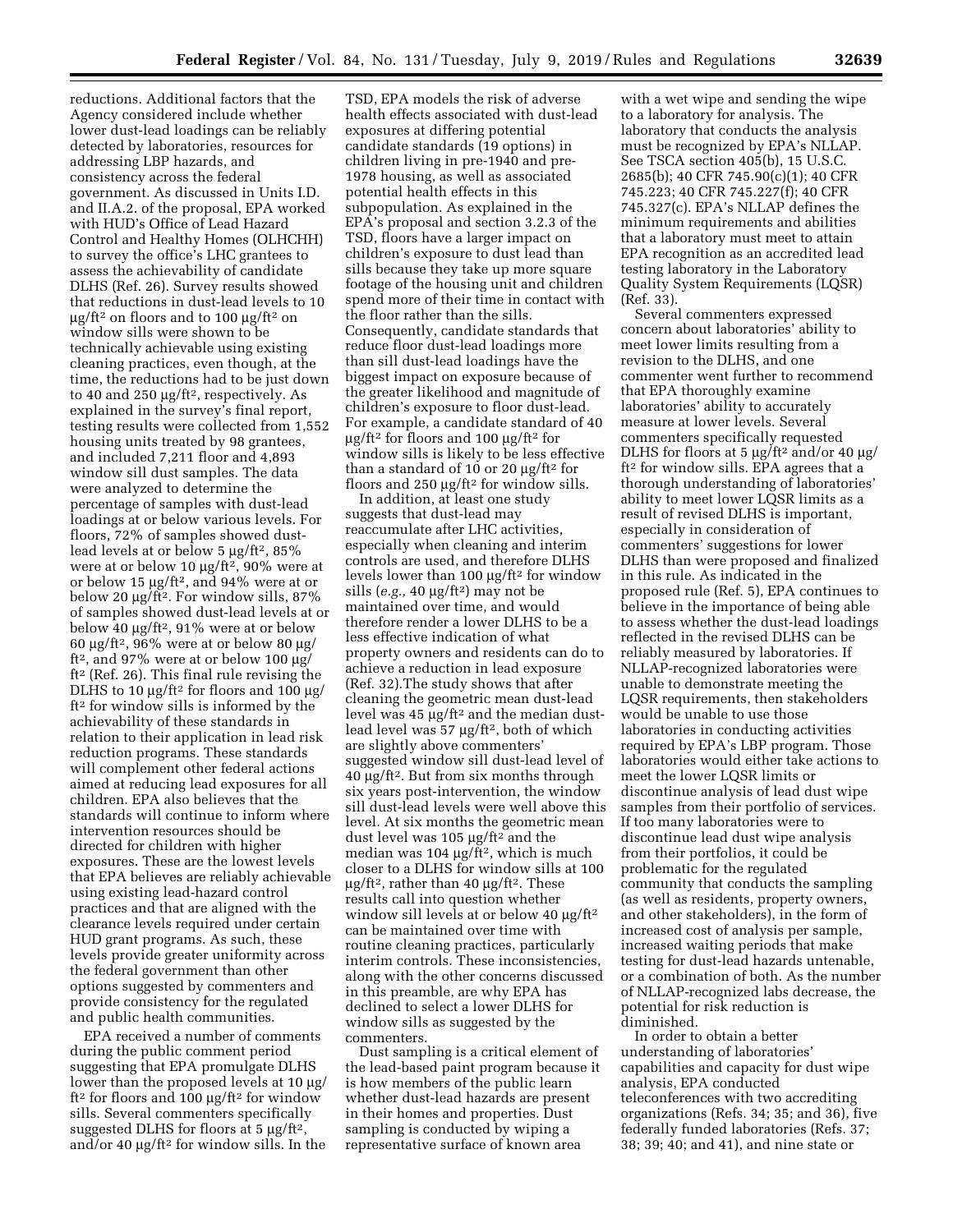privately funded laboratories (Refs. 42; 43; 44; 45; 46; 47; 48; 49; and 50). The clientele of the two accrediting organizations represent 99% of the laboratories recognized by NLLAP for dust-lead testing. Fourteen teleconferences with NLLAP-recognized laboratories represent approximately 13% of the NLLAP-recognized laboratories, and one of the privately funded laboratory contacts with whom EPA spoke is a parent company of sixteen (or approximately 15%) NLLAPrecognized laboratories (Ref. 45). EPA believes the accrediting organizations and laboratories with which teleconferences were held are representative of NLLAP-recognized laboratories. These teleconferences further informed the discussion below, which examines laboratory requirements and laboratories' ability to meet those requirements, various approaches by which laboratories can meet the lower LQSR limits, and how the viability of those approaches changes according to the DLHS in this final rule and why revised DLHS below those levels would impair the potential for risk reduction.

EPA established NLLAP to recognize laboratories that demonstrate the ability to accurately analyze paint chips, dust, or soil samples for lead. NLLAPrecognized laboratories must follow EPA's LQSR which identifies the limits laboratories must achieve (Ref. 33). All NLLAP-recognized laboratories are required to demonstrate they can achieve a quantitation limit and a method detection limit (Ref. 33), and accrediting organizations must use the LQSR when evaluating laboratories performing environmental testing activities under NLLAP. A quantitation limit, also known as a reporting limit (Ref. 5) or minimum reporting limit (Ref. 51), is the minimum level or quantity of lead ''that can be quantified to a specified accuracy.'' (Ref. 33) A method detection limit is ''[t]he minimum concentration of [lead] that

. . . has a 99% probability of being identified, qualitatively or quantitatively measured, and reported to be greater than zero.'' (Ref. 33) NLLAP-recognized laboratories that analyze dust wipe samples for lead must show they can achieve a quantitation limit ''equal to or less than . . . 50% of the lowest action level [*i.e.,* regulatory limit] for dust wipe samples.'' (Ref. 33) The quantitation limit must also be ''at least 2 times but no greater than 10 times the method detection limit.'' (Ref. 33) When this final rule becomes effective, the ''lowest action level for dust wipe samples'' will be the DLHS

for floors at 10  $\mu$ g/ft<sup>2</sup>. Therefore, as a result of this rulemaking, laboratories that wish to maintain or obtain NLLAP recognition must be able to demonstrate a quantitation limit equal to or less than  $5 \mu g / \text{ft}^2$ , and a method detection limit no less than 0.5  $\mu$ g/ft<sup>2</sup> and no greater than 2.5  $\mu$ g/ft<sup>2</sup>.

In the proposed rule, EPA requested comment on the achievability of lower standards, including the ability of laboratories to accurately test to lower levels, in part to gain information on how the rule would affect the status of NLLAP-recognized laboratories. One commenter claimed that EPA found that the proposed DLHS are ''detectable among the labs used by'' the HUD grantees that are already subject to the lower levels. Another commenter asserted that ''100% of the labs that conduct lead tests are already equipped to test lead dust with lower standards than [are] currently being used.'' EPA agrees that the final DLHS are achievable by HUD LHC grantees but disagrees with the commenter's assertion that ''100% of the labs that conduct lead tests are already equipped to test'' for dust-lead at lower dust-lead levels than the previous DLHS. As mentioned in the proposed rule, HUD's policy guidance revision has already required its OLHCHH's LHC grantees to use clearance levels of 10  $\mu$ g/ft<sup>2</sup> for floors and 100  $\mu$ g/ft<sup>2</sup> for window sills when conducting LHC activities (Ref. 51). Therefore, 100% of the laboratories *used by these grantees* were using laboratories with a reporting limit equal to or less than  $5 \mu g / \text{ft}^2$ . Although this means that ''there is no technological barrier to reducing the current standard to the'' revised DLHS, and the laboratories *used by the grantees* are able to do so (Ref. 5), it does not mean that all of the NLLAP-recognized laboratories are already able to meet the lower LQSR limits associated with the revised DLHS. Based on EPA's additional research, the agency believes a little less than half of NLLAPrecognized laboratories are already able to meet the lower LQSR limits associated with the revised DLHS. In addition, the other laboratories that wish to maintain or obtain NLLAP recognition will need to take actions to meet the lower LQSR limits as a result of this rulemaking (Ref. 14). EPA also notes that if the DLHS were revised to levels lower than this final rule, the Agency is not confident based on available data that the laboratories used by the HUD grantees could meet the lower LQSR limits.

There are a number of approaches by which laboratories can meet the lower LQSR limits. These approaches, in order

of increasing burden for doing so (including financial, time, and personnel resources), are: Instruct their customers to increase the wipe area; modify sample preparation and revise accreditation; or acquire new instrumentation, modify sample preparation, and revise accreditation. Through EPA's research on laboratories' capability and capacity, EPA believes that most if not all of the laboratories that will need to take actions to meet the lower LQSR limits will be able to do so by instructing customers to increase the wipe area, modifying the sample preparation and revising accreditation, or executing some combination of those approaches with a revised DLHS at 10  $\mu$ g/ft<sup>2</sup> for floors and 100  $\mu$ g/ft<sup>2</sup> for window sills (Ref. 14).

However, if EPA were to revise the DLHS to levels lower than the levels in this final rule, the viability of those less burdensome approaches diminishes sharply. With DLHS levels suggested by commenters at  $5 \mu g / \text{ft}^2$  for floors, EPA estimates that a little over 40% of the NLLAP-recognized laboratories would either have to acquire new instrumentation, modify sample preparation, and revise accreditation, or discontinue dust wipe analysis for lead from their portfolio (Ref. 14). As further explained in the following paragraphs, EPA is concerned that laboratories that are faced with the decision of whether to meet lower LQSR limits may end up discontinuing dust wipe analysis for lead from their business models. This diminished capacity for laboratories that perform dust wipe analysis could in turn be problematic for the regulated community that conducts the sampling, either in the form of increased cost of analysis per sample, increased waiting periods that make testing for dust-lead hazards untenable, or a combination of both. As the number of NLLAPrecognized labs decrease, this could inadvertently put more children at risk of prolonged lead exposure.

Increasing the wipe area is a less burdensome, acceptable way that many laboratories can meet the lower LQSR limits associated with revisions to the DLHS in this final rule of 10  $\mu$ g/ft<sup>2</sup> for floors and 100  $\mu$ g/ft<sup>2</sup> for window sills. Dust wipes are typically used to sample a floor area of 1 ft<sup>2</sup> (Ref. 52). Increasing the wipe area will increase the amount of lead collected, making it more likely that the dust wipe sample will be measurable above the new quantitation limit without incurring additional expense. Some laboratories have indicated that they are able to test such samples by instructing their customers to wipe an area of 2 ft2 (Ref. 14). In addition, several commenters relayed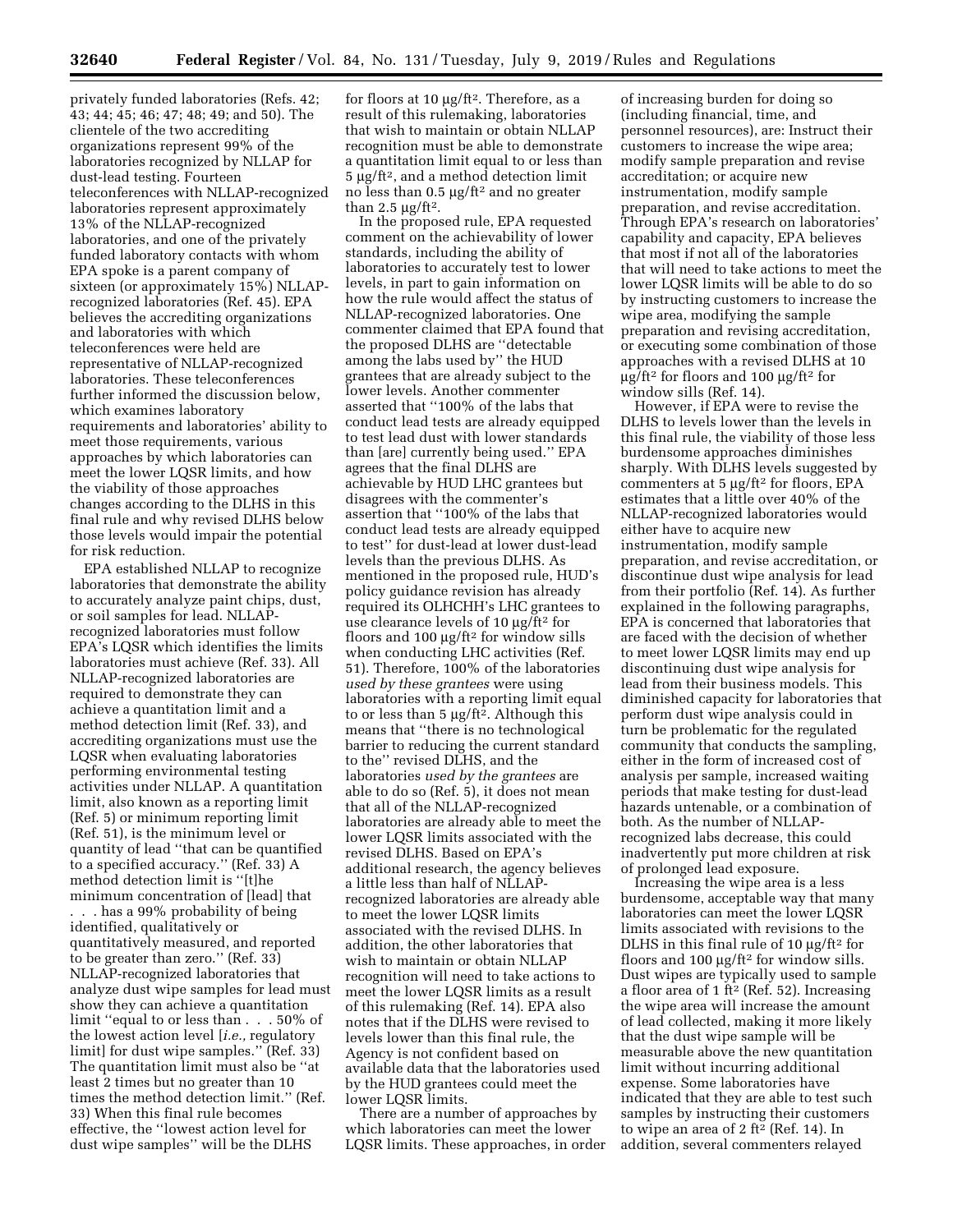that samples have been taken using a 2 ft2 wipe area, and some laboratories have indicated that this is how they are meeting the HUD grant policy requirements. The commenters declare that a laboratory using less sensitive instrumentation will have difficulty meeting the lower requirements associated with the revised DLHS without the expansion of the wipe area. Commenters also note there have not been any problems reported by HUD grantees concerning the increased wipe area. Additionally, using a 2 ft2 wipe area satisfies EPA's LQSR limits. A laboratory that modifies its sample preparation or instrumentation for dust wipe analysis would have to incur the additional burden of modifying or acquiring a new accreditation (Ref. 36), but an increase in the wipe area does not necessarily alter the sample preparation or instrumentation. Therefore, a laboratory that only requires increased wipe areas may not incur that additional burden. EPA agrees with the commenters that expanding the wipe area to 2 ft<sup>2</sup> can be an acceptable way for laboratories to meet the lower requirements associated with revisions to the DLHS in this final rule.

There are several potential issues, however, with expanding the sampling area to 4 ft2 (Refs. 35 and 44). First, although one laboratory EPA contacted felt that it would be able to use its currently less sensitive instrumentation by instructing its customers to wipe a 4 ft2 area (Ref. 45), there was no consensus among the laboratories with whom EPA spoke as to whether it is practical to increase the sampling area to 4 ft2 in order to demonstrate compliance with the LQSR if the DLHS for floors was decreased to  $5 \mu g / \text{ft}^2$  (Ref. 14). The larger wipe area could interfere with the effectiveness of the sampling method and cause problems with preparation procedures and laboratory instrumentation (Ref. 14). Therefore, EPA does not believe that increasing the wipe area to  $4 \text{ ft}^2$  would be a good approach for laboratories faced with the decision of how to meet the lower LQSR limits with less sensitive instrumentation, for a DLHS level lower than 10  $\mu$ g/ft<sup>2</sup> for floors.

In addition, in some cases, window sills do not have enough surface area to allow for a sampling area that is large enough to collect a sufficient amount of dust-lead to meet all laboratories' quantitation limits with their existing analytical equipment.

Thus, EPA believes that setting the DLHS at 10  $\mu$ g/ft<sup>2</sup> for floors and 100  $\mu$ g/ ft2 for window sills is the best way to maintain the current number of NLLAP- recognized laboratories by ensuring the requirements can be implemented, which in turn helps to maximize the potential of this rule for continued risk reduction.

With DLHS at  $10 \mu g / \text{ft}^2$  for floors, laboratories that are not able to meet the LQSR limits by simply increasing the wipe area, due to their own variable processes and equipment, should be able to do so by modifying the sample preparation and revising their accreditation to meet new testing limits. There are several potential changes laboratories can make to modify their sample preparation that might allow a laboratory to lower its quantitation limit and method detection limit while using the same analytical instrumentation. To analyze dust wipe samples, laboratories take the dust wipe, heat it in a solution, and then analyze that solution for lead. Hence, increasing the concentration of lead in the digestate will facilitate achieving measurements above the quantitation limit without acquiring new instrumentation. This can be accomplished by reducing the final volume by using a higher acid concentration or evaporating the digestate and thereby the final concentration of lead for analysis. Additionally, laboratories may be able to use different equipment for heating the solution that would allow use of a lower volume of the digestate. Laboratories that institute these modifications would not need to start from scratch with an entirely new accreditation, but would have to modify their existing accreditation to maintain NLLAP recognition. However, these modifications to sample preparation have their limits. Several of the laboratories that EPA talked to indicated that these modifications would become less viable if the DLHS were to decrease below the levels in this final rule.

If the DLHS were set to levels lower than 10  $\mu$ g/ft<sup>2</sup> for floors and 100  $\mu$ g/ft<sup>2</sup> for window sills, EPA believes that an increasing number of the laboratories that need to take actions to meet the lower LQSR limits will have to use a different type of analytical instrument that is more sensitive, especially if the DLHS were set to 5  $\mu$ g/ft<sup>2</sup> for floors and  $40 \mu g$ /ft<sup>2</sup> for window sills, as some commenters requested. The majority of the laboratories that would have to use a different type of analytical instrument would have to purchase new instrumentation and revise their accreditation. This accreditation revision would likely have to include an on-site inspection from an accreditation body (Ref. 36). One commenter mentioned that if new instrumentation were required, such an upgrade could

cost between \$80,000–\$250,000, ''not including many consumable materials and retrofitting the laboratory for the equipment.'' EPA agrees with the commenter that the expense of new instrumentation can be significant, and notes that from its own research, the time required to purchase the new equipment, have it installed, run validation studies, optimize the methods and train personnel on its use, and then to revise the accreditation with an on-site inspection can be quite disruptive to a laboratory's operations. This is especially true for smaller laboratories with more limited resources. As more laboratories conclude that they must acquire new instrumentation and revise their accreditation with an on-site inspection, the likelihood of more laboratories discontinuing dust wipe analysis from their portfolios increases.

After the promulgation of this final rule lowering the DLHS, laboratories that need to take actions to meet the lower LQSR limits will have to take time to review their situation, determine the changes they need to make, decide whether they want to continue in the NLLAP program, and select among the approaches previously described. For DLHS lower than 10  $\mu$ g/ft<sup>2</sup> for floors, the number of laboratories that would need to acquire new instrumentation, modify sample preparation, and revise their accreditation with an on-site inspection increases, which would take the most time and resources to accomplish. Laboratories that are faced with the decision to either take these actions or discontinue dust wipe analysis for lead from their portfolios, are much more likely to discontinue the analysis from their portfolios if they cannot simply increase the wipe area or modify their sample preparation. Based on EPA's research on laboratories' capabilities and capacity, EPA believes more laboratories may discontinue dust wipe analysis for lead from their portfolios if the DLHS were set lower than in this final rule. For these reasons, in addition to those discussed earlier in section III.A.(2), EPA believes it is within its discretion to set the DLHS at 10  $\mu$ g/ft<sup>2</sup> for floors and 100  $\mu$ g/ft<sup>2</sup> for window sills in consideration of the potential for risk reduction, including whether such actions are achievable in relation to their application in lead risk reduction programs.

*3. Effect of this change on EPA and HUD Programs. a. EPA Risk Assessments.* As stated earlier in this preamble, EPA's risk assessment work practice standards provide the basis for risk assessors to determine whether LBP hazards are present in target housing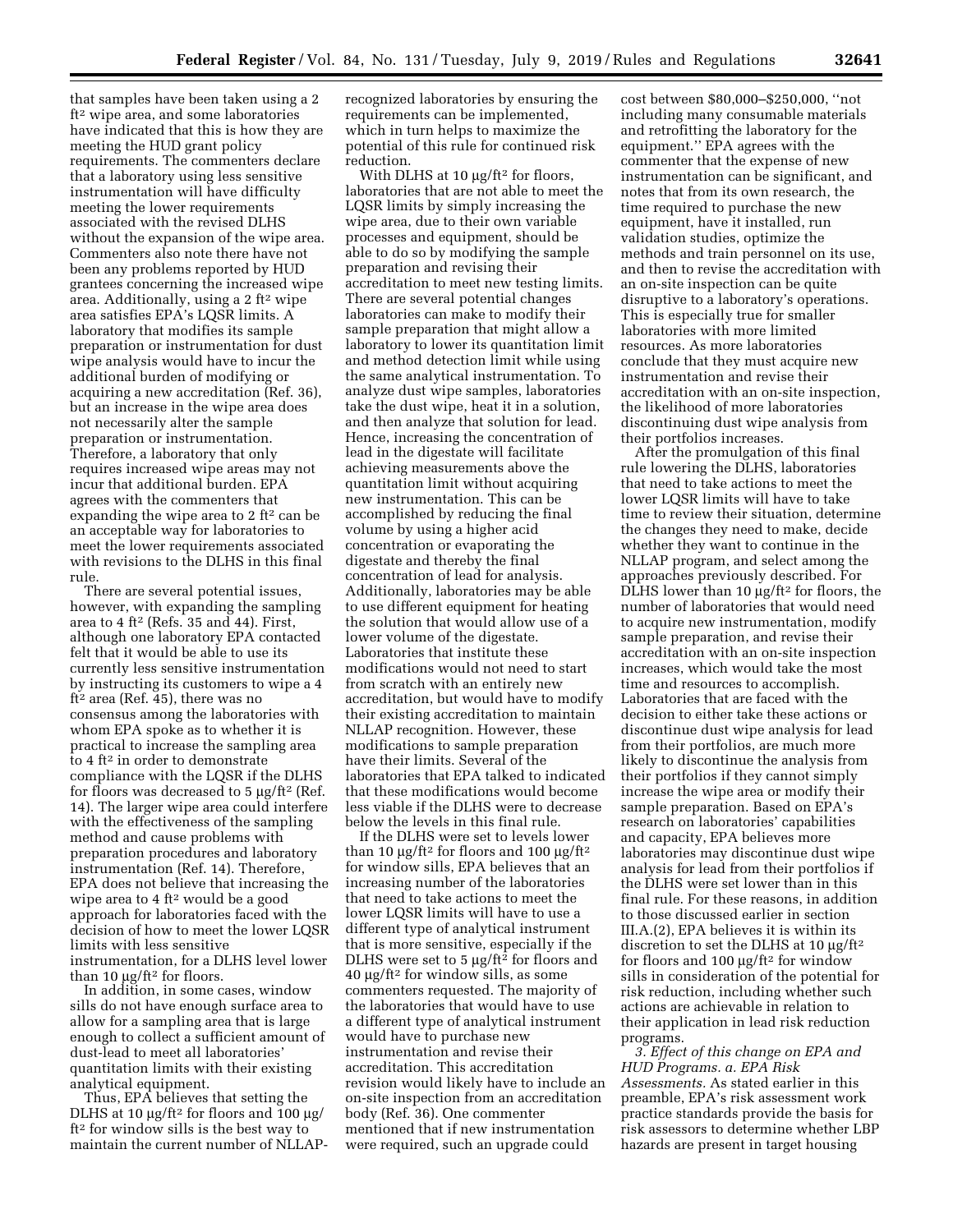and COFs. As part of a risk assessment, dust samples are taken from floors and window sills to determine if dust-lead levels exceed the DLHS. Results of the sampling, among other things, are documented in a risk assessment report which is required under the LBP Activities Rule (Ref. 21). In addition to the sampling results, the report must describe the location and severity of any dust-lead hazards found and describe interim controls or abatement measures needed to address the hazards. Under the LBP Activities Rule, risk assessors will compare dust sampling results for floors and window sills to the new, lower DLHS from this rule. Sampling results above the new hazard standard will indicate that a dust-lead hazard is present on the surfaces tested. EPA expects that this will result in more hazards being identified in a portion of target housing and COFs that undergo risk assessments. The final rule does not change any other risk assessment requirements.

*b. EPA-HUD Disclosure Rule.* Under the Disclosure Rule (Ref. 6), prospective sellers and lessors of target housing must provide purchasers and renters with a federally approved lead hazard information pamphlet and disclose known LBP and/or LBP hazards. The information disclosure activities are required before a purchaser or renter is obligated under a contract to purchase or lease target housing. Records or reports pertaining to LBP or LBP hazards must be disclosed, including results from dust sampling regardless of whether the level of dust-lead is below the hazard standard. For this reason, the lower dust-lead hazard standard will not result in more information being disclosed because property owners would already be disclosing results that show dust-lead below the original DLHS of 40  $\mu$ g/ft<sup>2</sup> on floors or below 250  $\mu$ g/ ft2 on window sills. However, a lower dust-lead hazard standard may prompt a different response on the lead disclosure form, *i.e.,* that a lead-based paint hazard is present rather than not, which will occur when a dust-lead level is below the original standard but at or above the standard in this final rule.

*c. Renovation, Repair and Painting (RRP) Rule.* To avoid confusion about the applicability of this final rule, EPA notes that revising the DLHS will not trigger new requirements under the existing RRP Rule. The existing RRP work practices are required where LBP is present (or assumed to be present), and are not predicated on dust-lead loadings exceeding the hazard standards. The existing RRP regulations do not require dust sampling prior to or at the conclusion of a renovation and,

therefore, will not be directly affected by this change to the DLHS.

*d. HUD Requirements for Federallyassisted or Federally-owned housing.*  Under sections 1012 and 1013 of Title X, HUD established LBP hazard notification, evaluation, and reduction requirements for certain pre-1978 HUDassisted and federally-owned target housing, known as the Lead Safe Housing Rule (LSHR). See 24 CFR part 35, subparts B through R. The programs covered by these requirements range from supportive housing services to foreclosed HUD-insured single-family insured housing to public housing. For programs where hazard evaluation is required, the DLHS provide criteria to risk assessors for identifying LBP hazards in residences covered by these programs. For programs that require abatement of LBP hazards, the DLHS are used to identify residences that contain dust-lead hazards as part of determining where abatement will be necessary.

*e. HUD Guidelines.* The HUD Guidelines for the Evaluation and Control of Lead-Based Paint Hazards in Housing were developed in 1995 under section 1017 of Title X. They provide detailed, comprehensive, technical information on how to identify LBP hazards in residential housing and COFs, and how to control such hazards safely and efficiently. The Guidelines were revised in 2012 to incorporate new information, technological advances, and new federal regulations, including EPA's LBP hazard standards. Based on EPA's changes in this final rule, HUD plans to revise Chapter 5 of the Guidelines on risk assessment and reevaluation and Chapter 15 on clearance based on those changes.

*f. LSHR Clearance Requirements.*  While this final rule does not change the clearance levels under EPA's regulations, it will have the effect of changing the clearance levels that apply to hazard reduction activities under HUD's LSHR. The LSHR requires certain hazard reduction activities to be performed in certain federally-owned and assisted target housing including abatements, interim controls, paint stabilization, and ongoing LBP maintenance. Hazard reduction activities are required in this housing when LBP hazards are identified or when maintenance or rehabilitation activities disturb paint known or presumed to be LBP. The LSHR's clearance regulations, 24 CFR 35.1340, specify requirements for clearance of these projects (when they disturb more than de minimis amounts of known or presumed lead-based painted surfaces, as defined in 24 CFR 35.1350(d)), including a visual assessment, dust

sampling, submission of samples for analysis for lead in dust, interpretation of sampling results, and preparation of a report. Clearance testing of abatements and non-abatements is required by 24 CFR 35.1340(a) and (b), respectively.

The LSHR's clearance regulations cross-reference regulatory provisions to establish clearance levels for abatements that are different than those for nonabatement activities. The LSHR clearance regulations for both abatements and non-abatement activities, at 24 CFR 35.1340(d), crossreference the standards, at 24 CFR 35.1320(b), to be used by risk assessors for conducting clearance; in turn, the standards at 24 CFR 35.1320(b) crossreference EPA's DLHS at 40 CFR 745.227(h). In addition, the LSHR clearance regulations for abatements, at 24 CFR 35.1340(a), which set forth that clearance must be performed in accordance with EPA regulations, crossreference EPA's clearance standards for abatements at 40 CFR 745.227(e). Because the EPA's DLHS and dust-lead clearance standards for abatements were the same, cross-referencing different EPA regulatory provisions, at 40 CFR 745.227(e) and (h), had no effect on hazard reduction activities under the LSHR.

The LSHR clearance regulations for non-abatement activities, at 24 CFR 35.1340(b) do not cross-reference EPA's clearance standards at 40 CFR 745.227(e). Only EPA's DLHS at 40 CFR 745.227(h) are referenced at 24 CFR 1340(d) as the clearance standards for non-abatement activities, because EPA does not have its own clearance standards for them. Accordingly, as explained in the proposed rule, nonabatement activities under the LSHR must be cleared using the EPA's DLHS when this final rule becomes effective.

EPA's LBP activities regulations on work practice requirements, at 40 CFR 745.65(d), specify that clearance requirements applicable to LBP hazard evaluation and hazard reduction activities are found in both the LSHR, at 24 CFR part 35, subpart R, and EPA regulations at 40 CFR part 745, subpart L. For abatements covered by both agencies' regulations, the LSHR regulations, at 24 CFR 35.145 and 35.1340(a), require clearance levels following abatement of LBP or LBP hazards to be at least as protective as EPA's clearance levels for abatements at 40 CFR 745.227(e).

This final rule revises the DLHS from 40  $\mu$ g/ft<sup>2</sup> and 250  $\mu$ g/ft<sup>2</sup> to 10  $\mu$ g/ft<sup>2</sup> and 100  $\mu$ g/ft<sup>2</sup> on floors and window sills, respectively. As a result of this final action, EPA's DLHS will be lower than EPA's clearance standards for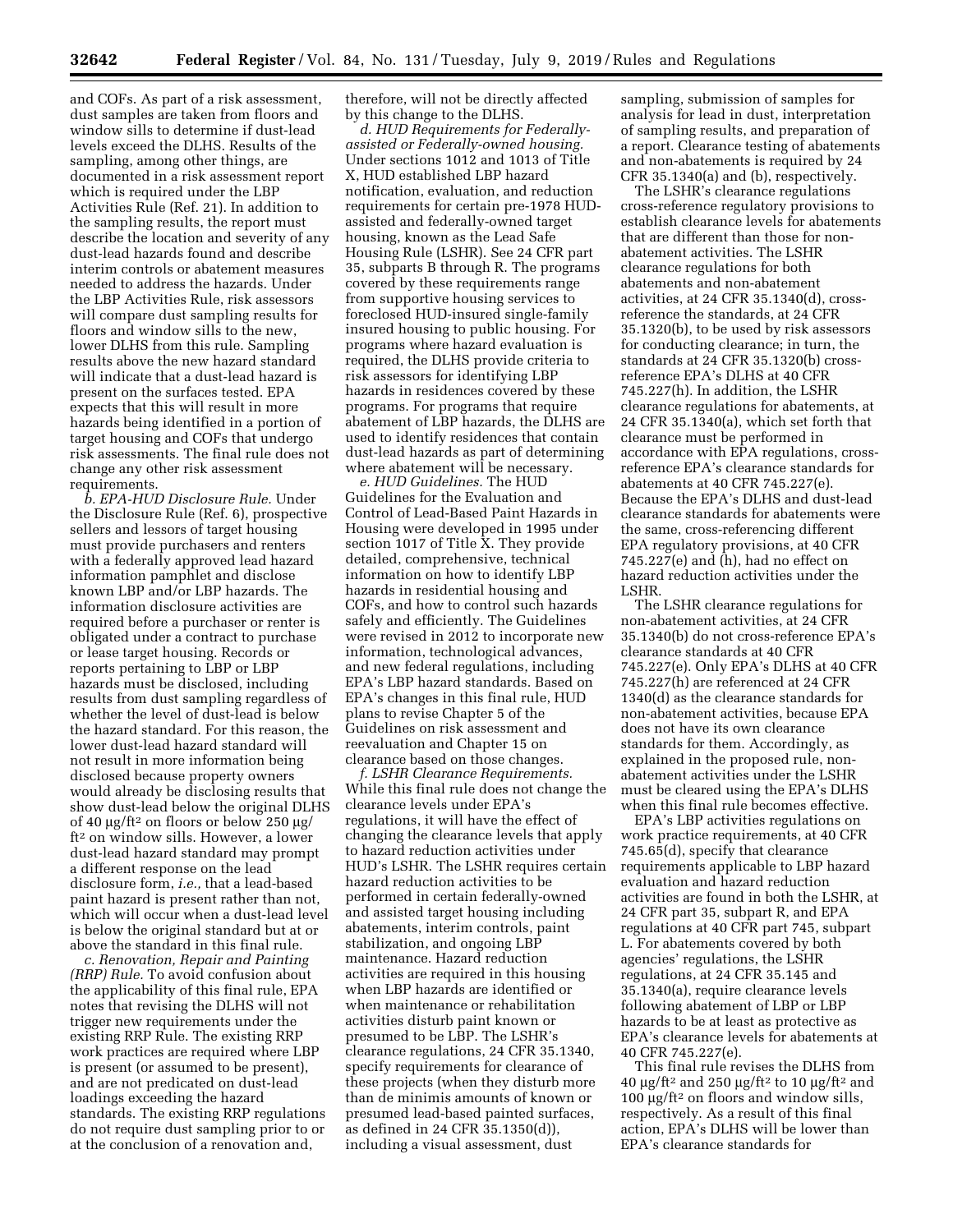abatements, and according to HUD, abatements under HUD's LSHR will be cleared using the EPA's DLHS.

*g. Effects of a Revision on Previous LBP-related Activities.* Since the DLHS do not compel specific actions, revisions to the DLHS would not in and of themselves retroactively compel actions. Inspection reports and risk assessments describe conditions at a specific time. A report that indicates no presence of LBP and/or a LBP hazard should not imply the absence of those conditions in perpetuity. In addition, this rulemaking by itself does not impose retroactive requirements to regulated entities that have previously complied with the disclosure rule. A seller or lessor must properly disclose any available records or reports pertaining to LBP, LBP hazards and/or any lead hazard evaluative reports ''before the purchaser or lessee is obligated under any contract to purchase or lease target housing that is not otherwise an exempt transaction pursuant to § 745.101'' (40 CFR 745.107). The seller or lessor is not required to disclose reports or records that may be created in the future, after the close of that transaction, in perpetuity. Additionally, any LBP-free certification that was issued by a certified inspector, based on the previous DLHS, and was issued before the effective date of this rulemaking, is still valid going forward and may continue to be used for exemption to the disclosure rule. However, the DLHS are incorporated into requirements mandated by state, federal, tribal, and other programs that may require actions based on the revised DLHS. Those other authorities may want to consider guidance or other communications with their regulated communities, so those entities understand how to comply with the various programs that reference the DLHS. A more comprehensive version of EPA's response on these issues can be found in section 2.c. of the response to comments document. (Ref. 30).

## *B. The Definition of Lead-Based Paint*

As noted in the preamble, EPA has neither opined nor concluded that the definition of LBP may not be sufficiently protective. In response to the administrative petition (Ref. 28) and throughout the litigation, EPA maintained that it necessarily would first consider *whether* revision to the definition of LBP was appropriate. In the proposed rule, EPA requested comment on making no change to the definition of LBP.

The definition of LBP is incorporated throughout EPA's LBP regulations, and application of this definition is central

to how EPA's LBP program functions. EPA believes that accounting for feasibility and health effects would be appropriate when considering a revision. Given the current, significant data gaps presented below and the new approaches that would need to be devised to address them, EPA continues to lack sufficient information to conclude that the current definition requires revision or to support any specific proposed change to the definition of LBP. Some commenters in support of changing the definition of LBP discussed paint itself as a hazard, advocating for analysis separate and distinct from the causal relationship between LBP and dust-lead hazards. One commenter declared that, given examples of an independent paint-lead hazard, the current definition is ''clearly inadequate.'' EPA reviewed these comments and has expanded the discussion of data gaps elsewhere in the preamble to include direct ingestion of paint. EPA did not receive any data during the public comment period to further inform whether a revision to the current definition of LBP is warranted or even possible at this time.

Evaluating whether revising the definition of LBP is appropriate requires analyzing levels of lead in paint that are lower than what was examined previously by EPA and other federal agencies. In the proposal, EPA requested any new available data or analyses of the relationship among levels of lead in paint, dust and risk of adverse health effects. Although some commenters supported updating the definition of LBP and/or said that the current level is inadequate, EPA did not receive data or analyses that would further inform whether a revision to the definition is warranted at this time. More information is needed to establish a statistically valid causal relationship between concentrations of lead in paint (lower than the current definition) and dust-lead loadings which cause lead exposure. Additionally, information is still needed to quantify the direct ingestion of paint through consumption of paint chips or through teething on painted surfaces. Finally, it is important to understand how capabilities among various LBP testing technology would be affected under a possible revision to the definition.

*1. Relationship among lead in paint, environmental conditions, and exposure.* EPA would need to further explore the availability and application of statistical modeling approaches that establish robust linkages between the concentration of lead in paint below the current definition and dust-lead on floors before EPA could develop a

technically supportable proposal to revise the definition of LBP based on this route of exposure. To that end, EPA is coordinating with HUD to evaluate available data and approaches. Efforts suggest that most available empirical data and modeling approaches are only applicable at or above the current LBP definition (0.5% and 1 mg/cm2). The highest dust-lead loadings from LBP are expected to be a result of paint removal activities during renovation. During renovation, LBP may be disturbed and abraded, leading to elevated dust-lead loading available for incidental ingestion. EPA developed a model to estimate lead-based dust loadings from renovation activities in various renovation scenarios in 2014 and a similar model was developed in 2011 by Cox et al. However, the underlying data that supported EPA's 2014 model for LBP was EPA's 2007 dust study, which included concentrations of lead in paint ranging from 0.8% to 13% by weight. The data that supported Cox et al. 2011 ranged from 0.7 to 13.2 mg/cm2 (converted to approximately 0.6% to 31% by weight) of lead in paint (Refs. 53; 54; and 55). Given that the range of concentrations that support these models are well above the petitioners' requested concentration of lead in paint, there would be significant uncertainty associated with using these models to make predictions regarding lead in paint at concentrations an order of magnitude below the current definition.

In an attempt to address this uncertainty and build a modeling approach, EPA conducted a literature search for studies that co-report lead concentrations in paint and dust in order to identify available data (Ref. 53). Among other things, EPA looked to the literature to establish statistically valid associations between low concentrations of LBP and lead in dust, but was unable to find sufficient information to estimate concentrations of lead in household dust from paint concentrations below 0.8% by weight. Thus, EPA still needs to consider generation of new data, since, as discussed elsewhere in this document, EPA believes there is significant uncertainty associated with estimating dust-lead loadings for levels of lead in paint up to an order of magnitude lower than levels in the current definition using the existing models (Ref. 53), Cox et al. (Ref. 54). Such data is needed for EPA to develop an approach to estimate dust-lead from lower levels of lead in paint so that EPA could estimate incremental blood lead changes and associated health effects changes as described in the existing dust-lead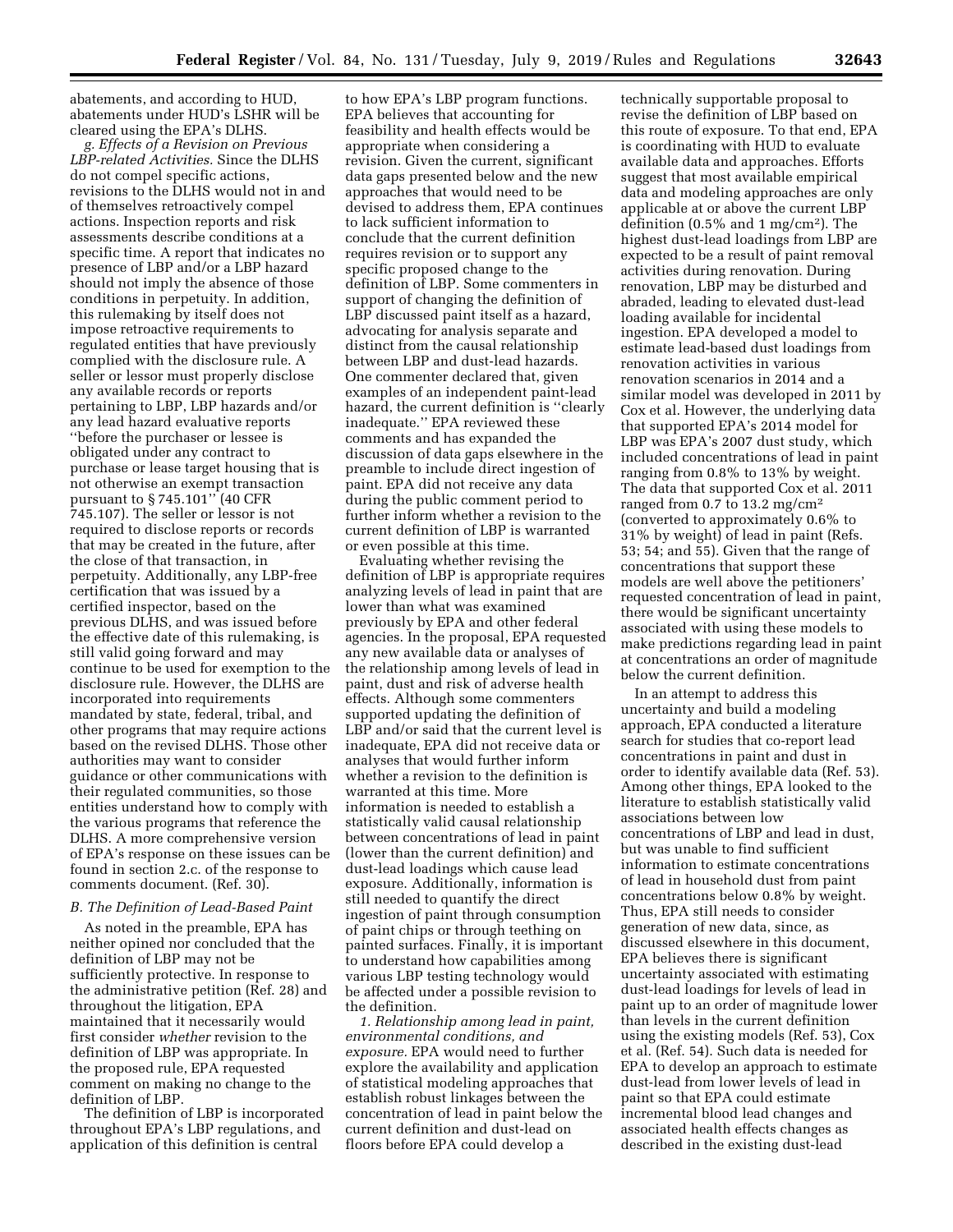approach. This may involve conducting laboratory or field studies to characterize the relationship between LBP and dust-lead at lower levels of lead in paint (<0.5%) (Ref. 53).

*2. Quantify exposure from direct paint ingestion.* EPA would need to understand and develop an approach for estimating the amount of direct paint consumption and subsequent exposure by children before EPA could develop a technically supportable proposal to revise the definition of LBP based on ingestion of paint chips and direct teething of painted surfaces. Past studies have documented pica behavior as a risk factor for exposure to lead from LBP, however these studies have not provided a quantitative estimate of paint ingestion. Epidemiological studies generally rely on caregiver observations to classify whether a child has ever been known to consume paint chips. As described further in the Definition of Lead-Based Paint Considerations (Ref. 53), past studies estimate that a fraction of young children are known to have directly ingested paint, and published case studies of individual children provide radiographic evidence of paint chip ingestion. However, neither provide quantitative estimates of the amount of LBP ingested over time by children, information which is needed to quantify exposure.

*3. Feasibility.* In the proposal, EPA requested any new available data on the technical feasibility of a revised definition of LBP. EPA lacks sufficient information to support a change to the definition of LBP with respect to feasibility. Significant data gaps prevent the Agency from evaluating and subsequently determining that a change to the existing definition is warranted. EPA did not receive any comments with substantive information about whether portable field technologies utilized in EPA's LBP Activities and RRP programs, as well as HUD's LSHR, perform reliably at significantly lower concentrations of lead in paint.

Portable X-ray fluorescence (XRF) LBP analyzers are the primary analytical method for inspections and risk assessments in housing because they can be used to quickly, nondestructively and inexpensively determine if LBP is present on many surfaces. These measurements do not require destructive sampling or paint removal. Renovation firms may also hire inspectors or risk assessors to conduct XRF testing to identify the presence of LBP. When using XRF technology, the instrument exposes the substrate being tested to electromagnetic radiation in the form of X-rays or gamma radiation. In response to radiation, the lead

present in the substrate emits energy at a fixed and characteristic level. The emission is called ''X-Ray Fluorescence," or XRF (Ref. 52).

XRF Performance Characteristic Sheets (PCS) have been developed by HUD and/or EPA for most commercially available XRF analyzers (XRFs). In order to comport with the HUD Guidelines for the Evaluation and Control of Lead-Based Paint Hazards in Housing, an XRF instrument that is used for testing paint in target housing or pre-1978 COFs must have a HUD-issued XRF PCS. XRFs must be used in accordance with the manufacturer's instructions and the PCS. The PCS contains information about XRF readings taken on specific substrates, calibration check tolerances, interpretation of XRF readings, and other aspects of the model's performance. For every XRF analyzer evaluated by EPA and/or HUD, the PCS defines acceptable operating specifications and procedures. The ranges where XRF results are positive, negative or inconclusive for LBP, the calibration check tolerances, and other important information needed to ensure accurate results are also included in the PCS. An inspector and risk assessor must follow the XRF PCS for all LBP activities, and only devices with a posted PCS may be used for LBP inspections and risk assessments (Ref. 52).

XRF analyzers and their corresponding PCS sheets were developed to be calibrated with the current definition of LBP. Therefore, these instruments would need to be reevaluated to determine the capabilities of each instrument model available in the market to meet a potentially revised definition of LBP, and the corresponding PCS would need to be amended accordingly. If, as a result of a revised definition of LBP, the use of XRFs suddenly became unavailable, the effectiveness of the LBP activities programs would be severely harmed. Since these instruments are the primary analytical method for inspections and risk assessments performed pursuant to the LBP activities regulations, EPA would need to understand how a potential revision to the definition of LBP would affect the ability of the regulated community to use this technology.

When conducting renovations, contractors must determine whether or not their project will involve LBP, and thus fall under the scope of the RRP regulations under 40 CFR part 745, subpart E, or in certain jurisdictions, authorized state and Indian tribal programs under subpart Q (see Unit III.C). Under the RRP rule, renovators

have the flexibility to choose among four strategies: Use (1) a lead test kit, (2) an XRF instrument, (3) paint chip sampling to indicate whether LBP is present; or (4) assume that LBP is present and follow all the work-practice requirements. For those using lead test kits, only test kits recognized by the EPA can be used for this purpose. EPArecognized lead test kits used for the RRP program were evaluated through EPA's Environmental Technology Verification (ETV) Program or by the National Institute of Standards and Technology. ETV was a public-private partnership between EPA and nonprofit testing and evaluation organizations that verified the performance of innovative technologies. ETV evaluated the reliability of the technology used for onsite testing of LBP at the regulated level, under controlled conditions in a laboratory. ETV ended operations in early 2014. EPA would need to evaluate lead test kits using ETV-equivalent testing for a potential revision of the definition of LBP. This would allow EPA to evaluate the reliability of test kits for testing LBP under controlled conditions at levels lower than the current LBP definition, so contractors could continue to use this important tool in compliance with the RRP regulations.

The regulated community uses XRF analyzers for inspections and risk assessments and uses lead test kits to determine the presence of LBP during renovations. In consideration of any potential revised definition of LBP, EPA would need to fully understand the repercussions of such a revision on these portable field technologies in order to ensure the technological feasibility of any new revision. The methods EPA would need to employ to do so would involve complex processes that include evaluating the potential ability of XRF analyzers to detect LBP at lower levels than the current definition, the ability to recalibrate performance characteristic sheets for each available model of XRF analyzer, and re-evaluating lead test kits under controlled conditions in a laboratory. EPA currently lacks sufficient information to support such an undertaking.

#### *C. State Authorization*

Pursuant to TSCA section 404, a provision was made for interested states, territories and tribes to apply for and receive authorization to administer their own LBP activities programs, as long as their programs are at least as protective of human health and the environment as the Agency's program and provides adequate enforcement.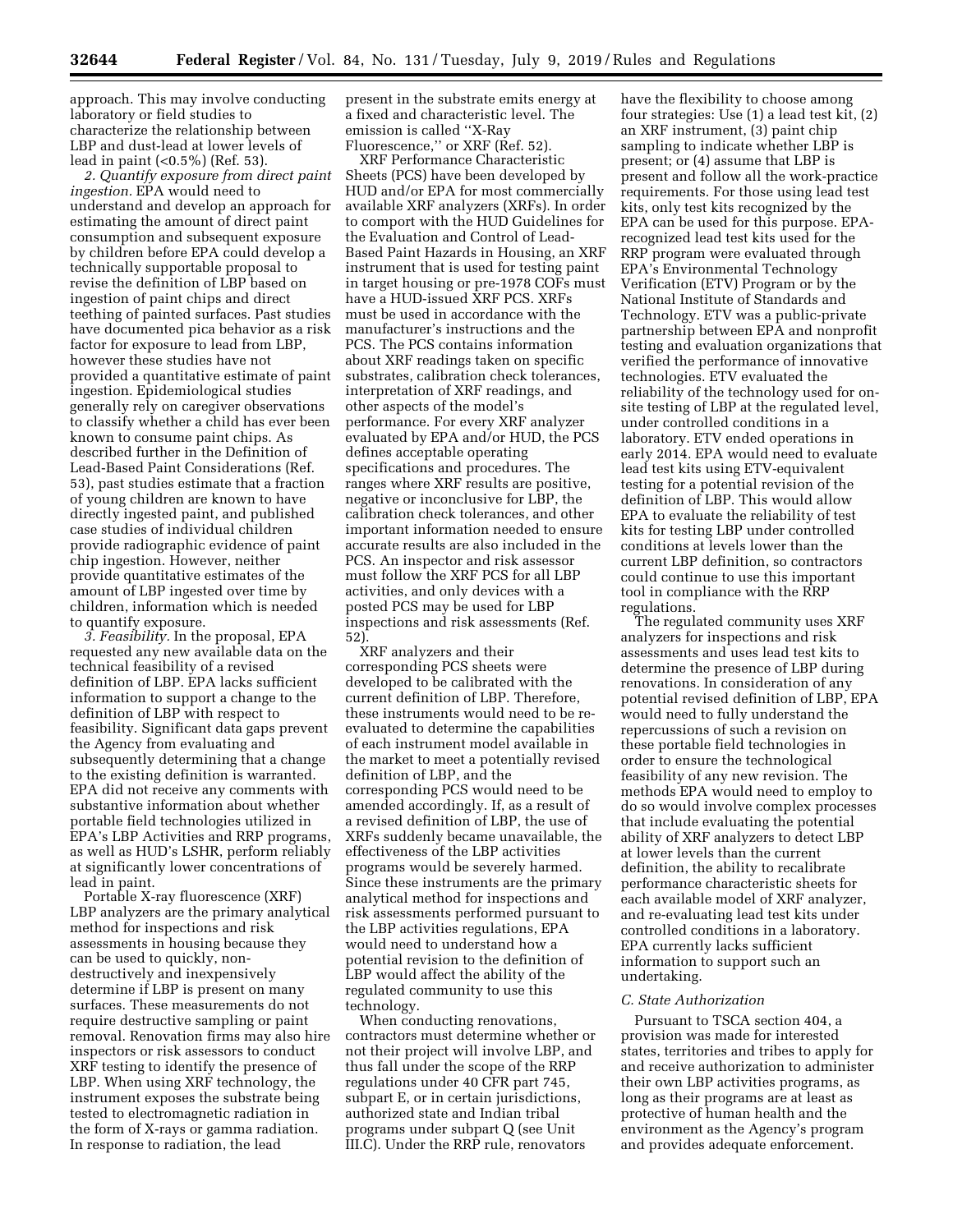The regulations applicable to state, territorial and tribal programs are codified at 40 CFR part 745, subpart Q. As part of the authorization process, states, territories and tribes must demonstrate to EPA that they meet the requirements of the LBP Activities Rule. Over time, the Agency may make changes to these requirements. To address the changes in this final rule and future changes to the LBP Activities Rule, the Agency is requiring states, territories and tribes to demonstrate that they meet any new requirements imposed by this rulemaking in order to maintain or obtain authorization. Under this requirement, authorized states, territories and tribes have up to two years to demonstrate that their programs include any new requirements that EPA promulgates. A state, territory or tribe must indicate that it meets the requirements of the LBP Activities program in its application for authorization or, if already authorized, in a report it must submit in accordance with 40 CFR 745.324(h) no later than two years after the effective date of the new requirements. If an application for authorization has been submitted but not yet approved, the state, territory or tribe must demonstrate that it meets the new requirements by either amending its application, or in a report it submits under 40 CFR 745.324(h) no later than two years after the effective date of the new requirements. The Agency believes that this requirement allows sufficient time for states, territories and tribes to demonstrate that their programs contain requirements at least as protective as any new requirements that EPA may promulgate.

## *D. Effective Date*

EPA has considered the impacts of the revised DLHS on NLLAP-recognized laboratories. This rule will become effective on January 6, 2020 in order to provide a reasonable amount of time for NLLAP-recognized laboratories to take actions to meet the lower LQSR limits so they can continue providing dust wipe testing services to the regulated community at the time the rule becomes effective.

In order to obtain a better understanding of laboratories' capability and capacity for dust wipe analysis, EPA conducted teleconferences with two accrediting organizations (Refs. 34; 35; and 36), five federally funded laboratories (Refs. 37; 38; 39; 40; and 41), and nine state or privately funded laboratories (Refs. 42; 43; 44; 45; 46; 47; 48; 49; and 50). Based on these conversations, EPA estimated that over half of accredited laboratories would have to take actions to meet the lower

LQSR limits. They can accomplish this by asking their customers to increase the wipe area sampled and/or revising their operating procedures, validating the changes, and revising their accreditation accordingly. Such actions can take months to complete. EPA therefore believes that the effective date provides needed flexibility for laboratories while ensuring that the revised DLHS become effective in a timely manner.

#### **IV. References**

The following is a listing of the documents that are specifically referenced in this document. The docket includes these documents and other information considered by EPA, including documents that are referenced within the documents that are included in the docket, even if the referenced document is not physically located in the docket. For assistance in locating these other documents, please consult the technical person listed under **FOR FURTHER INFORMATION CONTACT**.

- 1. Public Law 102–550, Title X—Housing and Community Development Act, enacted October 28, 1992 (also known as the Residential Lead-Based Paint Hazard Reduction Act of 1992 or ''Title X'') (42 U.S.C. 4851 *et seq.*).
- 2. U.S. Court of Appeals for the Ninth Circuit. A Community Voice v. EPA, No. 16–72816, Opinion. December 27, 2017.
- 3. U.S. Court of Appeals for the Ninth Circuit. A Community Voice v. EPA, No. 16–72816, Order. March 26, 2018.
- 4. EPA. Lead; Identification of Dangerous Levels of Lead; Final Rule. **Federal Register** (66 FR 1206, January 5, 2001) (FRL–6763–5).
- 5. EPA. Review of the Dust-Lead Hazard Standards and the Definition of Lead-Based Paint; Proposed Rule. **Federal Register** (83 FR 30889, July 2, 2018) (FRL–9976–04).
- 6. HUD, EPA. Lead; Requirements for Disclosure of Known Lead-Based Paint and/or Lead-Based Paint Hazards in Housing; Final Rule. **Federal Register**  (61 FR 9064, March 6, 1996) (FRL–5347– 9).
- 7. President's Task Force on Environmental Health Risks and Safety Risks to Children. *Federal Action Plan to Reduce Childhood Lead Exposures and Associated Health Impacts.* December 2018. *[https://www.epa.gov/lead/federal](https://www.epa.gov/lead/federal-action-plan-reduce-childhood-lead-exposure)[action-plan-reduce-childhood-lead](https://www.epa.gov/lead/federal-action-plan-reduce-childhood-lead-exposure)[exposure.](https://www.epa.gov/lead/federal-action-plan-reduce-childhood-lead-exposure)*
- 8. CDC. *CDC Response to Advisory Committee on Childhood Lead Poisoning Prevention Recommendations in* ''*Low Level Lead Exposure Harms Children: A Renewed Call of Primary Prevention.*'' June 7, 2012. *[https://www.cdc.gov/nceh/](https://www.cdc.gov/nceh/lead/acclpp/cdc_response_lead_exposure_recs.pdf) [lead/acclpp/cdc](https://www.cdc.gov/nceh/lead/acclpp/cdc_response_lead_exposure_recs.pdf)*\_*response*\_*lead*\_ *[exposure](https://www.cdc.gov/nceh/lead/acclpp/cdc_response_lead_exposure_recs.pdf)*\_*recs.pdf.*
- 9. CDC. *Blood Lead Levels in Children Aged 1–5 Years—United States, 1999–2010.*  CDC Morbidity and Mortality Weekly Report, Vol. 62 No. 13, April 5, 2013.

*[https://www.cdc.gov/mmwr/pdf/wk/](https://www.cdc.gov/mmwr/pdf/wk/mm6213.pdf) [mm6213.pdf.](https://www.cdc.gov/mmwr/pdf/wk/mm6213.pdf)* 

- 10. EPA. *Integrated Science Assessment (ISA) for Lead (Final Report, Jul 2013).* U.S. EPA, Washington, DC, EPA/600/R–10/ 075F, 2013. *[https://cfpub.epa.gov/ncea/](https://cfpub.epa.gov/ncea/isa/recordisplay.cfm?deid=255721)  [isa/recordisplay.cfm?deid=255721.](https://cfpub.epa.gov/ncea/isa/recordisplay.cfm?deid=255721)*
- 11. HHS, National Toxicology Program. *NTP Monograph on Health Effects of Low-Level Lead.* National Institute of Environmental Health Sciences, Research Triangle Park, NC. NIH Pub. No. 12–5996. ISSN 2330–1279. June 13, 2012. *[https://ntp.niehs.nih.gov/ntp/ohat/](https://ntp.niehs.nih.gov/ntp/ohat/lead/final/monographhealtheffectslowlevellead_newissn_508.pdf) [lead/final/monographhealtheffects](https://ntp.niehs.nih.gov/ntp/ohat/lead/final/monographhealtheffectslowlevellead_newissn_508.pdf) [lowlevellead](https://ntp.niehs.nih.gov/ntp/ohat/lead/final/monographhealtheffectslowlevellead_newissn_508.pdf)*\_*newissn*\_*508.pdf.*
- 12. Children's Health Protection Advisory Committee (CHPAC). Letter to Lisa P. Jackson RE: Childhood Lead Poisoning Prevention. March 29, 2012. *[https://](https://www.epa.gov/sites/production/files/2015-10/documents/chpac_lead_letter_2012_03_29.pdf) [www.epa.gov/sites/production/files/](https://www.epa.gov/sites/production/files/2015-10/documents/chpac_lead_letter_2012_03_29.pdf) [2015-10/documents/chpac](https://www.epa.gov/sites/production/files/2015-10/documents/chpac_lead_letter_2012_03_29.pdf)*\_*lead*\_*letter*\_ *2012*\_*03*\_*[29.pdf.](https://www.epa.gov/sites/production/files/2015-10/documents/chpac_lead_letter_2012_03_29.pdf)*
- 13. CHPAC. Letter to Scott Pruitt RE: Highest Priorities for Childhood Lead Exposure Prevention. March 24, 2017. *[https://](https://www.epa.gov/sites/production/files/2017-04/documents/2017.03.24_chpac_lead_hazard_reduction_letter.pdf) [www.epa.gov/sites/production/files/](https://www.epa.gov/sites/production/files/2017-04/documents/2017.03.24_chpac_lead_hazard_reduction_letter.pdf) [2017-04/documents/2017.03.24](https://www.epa.gov/sites/production/files/2017-04/documents/2017.03.24_chpac_lead_hazard_reduction_letter.pdf)*\_*chpac*\_ *lead*\_*hazard*\_*reduction*\_*[letter.pdf.](https://www.epa.gov/sites/production/files/2017-04/documents/2017.03.24_chpac_lead_hazard_reduction_letter.pdf)*
- 14. EPA, Office of Pollution Prevention and Toxics. *Economic Analysis of the Final Rule to Revise the TSCA Dust-Lead Hazard Standards.* June 2019.
- 15. CDC. *Lead Poisoning in Children*  (February 2011). *[https://www.cdc.gov/](https://www.cdc.gov/healthcommunication/toolstemplates/entertainmented/tips/LeadPoisoningChildren.html) [healthcommunication/toolstemplates/](https://www.cdc.gov/healthcommunication/toolstemplates/entertainmented/tips/LeadPoisoningChildren.html) [entertainmented/tips/LeadPoisoning](https://www.cdc.gov/healthcommunication/toolstemplates/entertainmented/tips/LeadPoisoningChildren.html) [Children.html.](https://www.cdc.gov/healthcommunication/toolstemplates/entertainmented/tips/LeadPoisoningChildren.html)*
- 16. Agency for Toxic Substances and Disease Registry, Division of Toxicology and Human Health Sciences. *Lead— ToxFAQs*TM *CAS # 7439–92–1,* August 2007. *[https://www.atsdr.cdc.gov/toxfaqs/](https://www.atsdr.cdc.gov/toxfaqs/tfacts13.pdf) [tfacts13.pdf.](https://www.atsdr.cdc.gov/toxfaqs/tfacts13.pdf)*
- 17. EPA. *Exposure Factors Handbook Chapter 5 (Update): Soil and Dust Ingestion.* U.S. EPA Office of Research and Development, Washington, DC, EPA/600/R–17/384F, 2017. *[https://](https://cfpub.epa.gov/ncea/risk/recordisplay.cfm?deid=236252) [cfpub.epa.gov/ncea/risk/recordisplay.](https://cfpub.epa.gov/ncea/risk/recordisplay.cfm?deid=236252) [cfm?deid=236252.](https://cfpub.epa.gov/ncea/risk/recordisplay.cfm?deid=236252)*
- 18. EPA, Office of Pollution Prevention and Toxics. *Technical Support Document for Residential Dust-lead Hazard Standards Rulemaking Approach taken to Estimate Blood Lead Levels and Effects from Exposures to Dust-lead.* June 2019.
- 19. Zartarian, V., Xue, J., Tornero-Velez, R., & Brown, J. *Children's Lead Exposure: A Multimedia Modeling Analysis to Guide Public Health Decision-Making.*  Environmental Health Perspectives, 125(9), 097009–097009. September 12, 2017. *[https://doi.org/10.1289/EHP1605.](https://doi.org/10.1289/EHP1605)*
- 20. President's Task Force on Environmental Health Risks and Safety Risks to Children. *Key Federal Programs to Reduce Childhood Lead Exposures and Eliminate Associated Health Impacts.*  November 2016. *[https://](https://ptfceh.niehs.nih.gov/features/assets/files/key_federal_programs_to_reduce_childhood_lead_exposures_and_eliminate_associated_health_impactspresidents_508.pdf) [ptfceh.niehs.nih.gov/features/assets/](https://ptfceh.niehs.nih.gov/features/assets/files/key_federal_programs_to_reduce_childhood_lead_exposures_and_eliminate_associated_health_impactspresidents_508.pdf)  files/key*\_*federal*\_*[programs](https://ptfceh.niehs.nih.gov/features/assets/files/key_federal_programs_to_reduce_childhood_lead_exposures_and_eliminate_associated_health_impactspresidents_508.pdf)*\_*to*\_*reduce*\_ *[childhood](https://ptfceh.niehs.nih.gov/features/assets/files/key_federal_programs_to_reduce_childhood_lead_exposures_and_eliminate_associated_health_impactspresidents_508.pdf)*\_*lead*\_*exposures*\_*and*\_ *eliminate*\_*[associated](https://ptfceh.niehs.nih.gov/features/assets/files/key_federal_programs_to_reduce_childhood_lead_exposures_and_eliminate_associated_health_impactspresidents_508.pdf)*\_*health*\_ *[impactspresidents](https://ptfceh.niehs.nih.gov/features/assets/files/key_federal_programs_to_reduce_childhood_lead_exposures_and_eliminate_associated_health_impactspresidents_508.pdf)*\_*508.pdf.*
- 21. EPA. Lead; Requirements for Lead-Based Paint Activities in Target Housing and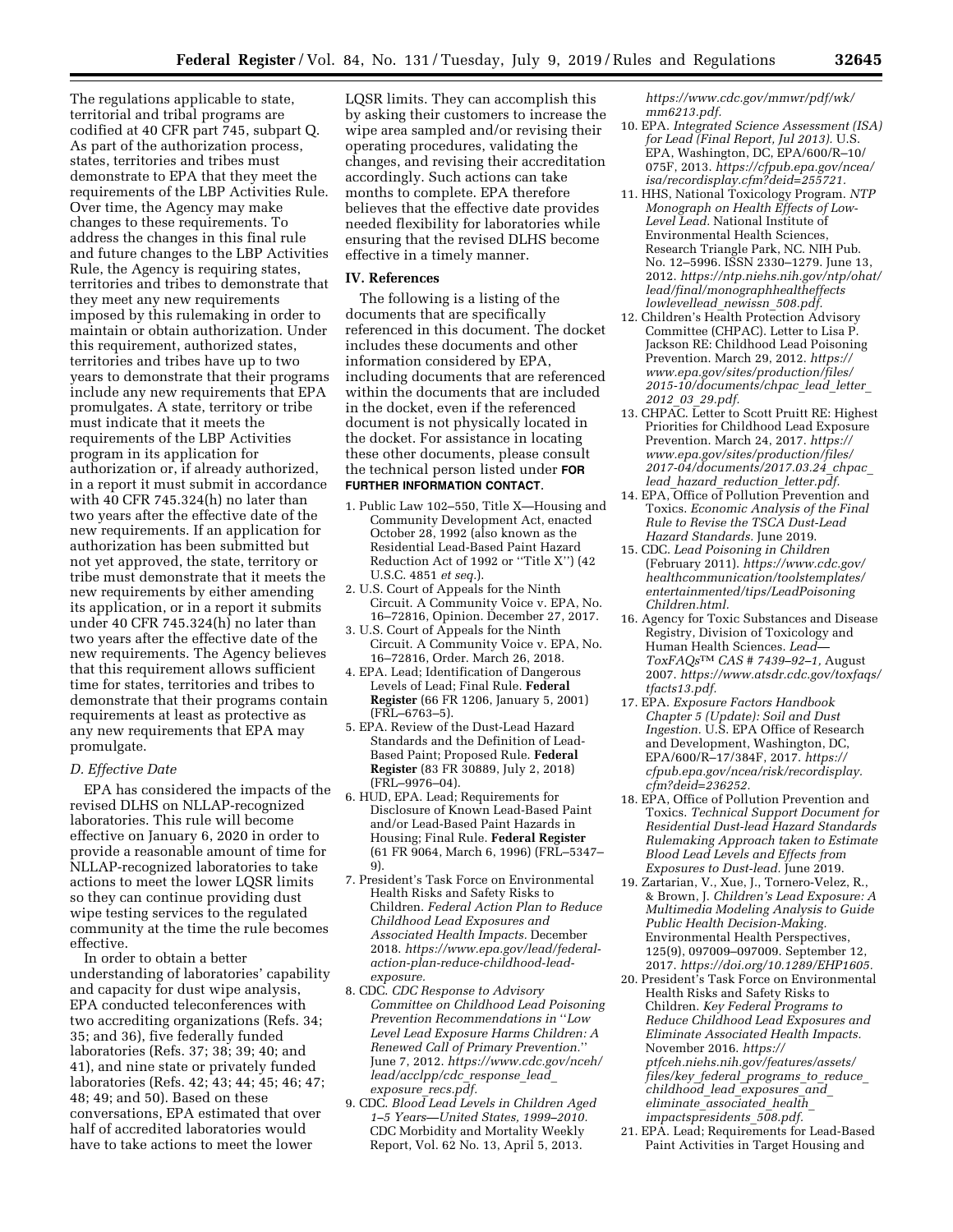Child-Occupied Facilities; Final Rule. **Federal Register** (61 FR 45778, August 29, 1996) (FRL–5389–9).

- 22. EPA. Lead; Renovation, Repair, and Painting Program; Final Rule. **Federal Register** (73 FR 21692, April 22, 2008) (FRL–8355–7).
- 23. EPA. Lead; Amendment to the Opt-Out and Recordkeeping Provisions in the Renovation, Repair, and Painting Program; Final Rule. **Federal Register**  (75 FR 24802, May 6, 2010) (FRL–8823– 7).
- 24. EPA. Lead; Clearance and Clearance Testing Requirements for the Renovation, Repair, and Painting Program; Final Rule. **Federal Register**  (76 FR 47918, August 5, 2011) (FRL– 8881–8).
- 25. HUD. Requirements for Notification, Evaluation and Reduction of Lead-Based Paint Hazards in Federally Owned Residential Property and Housing Receiving Federal Assistance; Response to Elevated Blood Lead Levels; Final Rule. **Federal Register** (82 FR 4151, January 13, 2017) (FR–5816–F–02).
- 26. HUD, Office of Lead Hazard Control and Healthy Homes. *Lead Hazard Control Clearance Survey.* Final Report. October 2015. *[https://www.hud.gov/sites/](https://www.hud.gov/sites/documents/CLEARANCESURVEY_24OCT15.PDF)  [documents/CLEARANCESURVEY](https://www.hud.gov/sites/documents/CLEARANCESURVEY_24OCT15.PDF)*\_ *[24OCT15.PDF.](https://www.hud.gov/sites/documents/CLEARANCESURVEY_24OCT15.PDF)*
- 27. Sierra Club et al. Letter to Lisa Jackson RE: Citizen Petition to EPA Regarding the Paint and Dust Lead Standards. August 10, 2009. *[https://www.epa.gov/](https://www.epa.gov/sites/production/files/2015-10/documents/epa_lead_standards_petition_final.pdf)  [sites/production/files/2015-10/](https://www.epa.gov/sites/production/files/2015-10/documents/epa_lead_standards_petition_final.pdf) [documents/epa](https://www.epa.gov/sites/production/files/2015-10/documents/epa_lead_standards_petition_final.pdf)*\_*lead*\_*standards*\_ *petition*\_*[final.pdf.](https://www.epa.gov/sites/production/files/2015-10/documents/epa_lead_standards_petition_final.pdf)*
- 28. EPA. Letter in response to citizen petition under section 553(e) of the Administrative Procedure Act (5 U.S.C. 553(e)). October 22, 2009.
- 29. EPA. News Releases from Headquarters: Chemical Safety and Pollution Prevention (OCSPP). *EPA Proposes Strengthening the Dust-Lead Hazard Standards to Reduce Exposures to Children.* June 22, 2018. *[https://](https://www.epa.gov/newsreleases/epa-proposes-strengthening-dust-lead-hazard-standards-reduce-exposures-children) [www.epa.gov/newsreleases/epa](https://www.epa.gov/newsreleases/epa-proposes-strengthening-dust-lead-hazard-standards-reduce-exposures-children)proposes-strengthening-dust-lead[hazard-standards-reduce-exposures](https://www.epa.gov/newsreleases/epa-proposes-strengthening-dust-lead-hazard-standards-reduce-exposures-children)[children.](https://www.epa.gov/newsreleases/epa-proposes-strengthening-dust-lead-hazard-standards-reduce-exposures-children)*
- 30. EPA. Review of The Dust-Lead Hazard Standards and the Definition of Lead-Based Paint. *Response to Public Comments.* June 2019.
- 31. CDC, National Center for Health Statistics. *National Health and Nutrition Examination Survey: Questionnaires, Datasets, and Related Documentation. [https://wwwn.cdc.gov/nchs/nhanes/](https://wwwn.cdc.gov/nchs/nhanes/Default.aspx) [Default.aspx.](https://wwwn.cdc.gov/nchs/nhanes/Default.aspx)* Accessed March 22, 2019.
- 32. Wilson, J., et al. *Evaluation of HUDfunded lead hazard control treatments at 6 years post-intervention.* 102 Environmental Research 237–248. June 5, 2006. *[https://](https://pdfs.semanticscholar.org/8742/4e5649d22b93d9b1265178e118716d5147fa.pdf) [pdfs.semanticscholar.org/8742/](https://pdfs.semanticscholar.org/8742/4e5649d22b93d9b1265178e118716d5147fa.pdf) [4e5649d22b93d9b1265](https://pdfs.semanticscholar.org/8742/4e5649d22b93d9b1265178e118716d5147fa.pdf) [178e118716d5147fa.pdf.](https://pdfs.semanticscholar.org/8742/4e5649d22b93d9b1265178e118716d5147fa.pdf)*
- 33. EPA. EPA National Lead Laboratory Accreditation Program. Laboratory Quality System Requirements (LQSR), Revision 3.0. November 5, 2007. *[https://](https://www.epa.gov/lead/national-lead-laboratory-accreditation-program-laboratory-quality-system-requirements-revision)*

*www.epa.gov/lead/national-lead[laboratory-accreditation-program](https://www.epa.gov/lead/national-lead-laboratory-accreditation-program-laboratory-quality-system-requirements-revision)[laboratory-quality-system-requirements](https://www.epa.gov/lead/national-lead-laboratory-accreditation-program-laboratory-quality-system-requirements-revision)[revision.](https://www.epa.gov/lead/national-lead-laboratory-accreditation-program-laboratory-quality-system-requirements-revision)* 

- 34. EPA, Office of Pollution Prevention and Toxics. Summary of discussion between EPA and A2LA. September 21, 2018.
- 35. EPA, Office of Pollution Prevention and Toxics. Summary of discussion between EPA and American Industrial Hygiene Association. September 4, 2018.
- 36. EPA, Office of Pollution Prevention and Toxics. Summary of discussion between EPA and American Industrial Hygiene Association. September 26, 2018.
- 37. EPA, Office of Pollution Prevention and Toxics. Summary of discussion between EPA and Lawrence Livermore National Laboratory. October 11, 2018.
- 38. EPA, Office of Pollution Prevention and Toxics. Summary of discussion between EPA and Navy & Marine Corp Public Health Center. October 30, 2018.
- 39. EPA, Office of Pollution Prevention and Toxics. Summary of discussion between EPA and Navy Environmental & Preventative Medicine, Unit 2 CIHL. October 31, 2018.
- 40. EPA, Office of Pollution Prevention and Toxics. Summary of discussion between EPA and Norfolk Naval Shipyard, Environmental Chemistry Laboratory. October 25, 2018.
- 41. EPA, Office of Pollution Prevention and Toxics. Summary of discussion between EPA and US Army Public Health Center, Aberdeen Proving Ground. October 18, 2018.
- 42. EPA, Office of Pollution Prevention and Toxics. Summary of discussion between EPA and ACT Environmental Services, Inc. November 15, 2018.
- 43. EPA, Office of Pollution Prevention and Toxics. Summary of discussion between EPA and Atlas Environmental Laboratory. November 6, 2018.
- 44. EPA, Office of Pollution Prevention and Toxics. Summary of discussion between EPA and Eastern Analytical Services, Inc. November 6, 2018.
- 45. EPA, Office of Pollution Prevention and Toxics. Summary of discussion between EPA and EMSL Analytical, Inc. October 24, 2018.
- 46. EPA, Office of Pollution Prevention and Toxics. Summary of discussion between EPA and Fiberquant Analytical Services. November 5, 2018.
- 47. EPA, Office of Pollution Prevention and Toxics. Summary of discussion between EPA and Forensic Analytical Laboratories, Inc. October 23, 2018.
- 48. EPA, Office of Pollution Prevention and Toxics. Summary of discussion between EPA and QuanTEM Laboratories. November 13, 2018.
- 49. EPA, Office of Pollution Prevention and Toxics. Summary of discussion between EPA and R. J. Lee Group, Inc. October 24, 2018.
- 50. EPA, Office of Pollution Prevention and Toxics. Summary of discussion between EPA and University of Iowa Hygienic Laboratory. November 1, 2018.
- 51. HUD, Office of Lead Hazard Control and Healthy Homes. Revised Dust-Lead

Action Levels for Risk Assessment and Clearance. OLHCHH Policy Guidance 2017–01 Rev 1. February 16, 2017. *[https://www.hud.gov/sites/documents/](https://www.hud.gov/sites/documents/LeadDustLevels_rev1.pdf) [LeadDustLevels](https://www.hud.gov/sites/documents/LeadDustLevels_rev1.pdf)*\_*rev1.pdf.* 

- 52. HUD, Office of Lead Hazard Control and Healthy Homes. *Guidelines for the Evaluation and Control of Lead-Based Paint Hazards in Housing.* Second Edition, July 2012. *[https://www.hud.gov/](https://www.hud.gov/program_offices/healthy_homes/lbp/hudguidelines)  program*\_*[offices/healthy](https://www.hud.gov/program_offices/healthy_homes/lbp/hudguidelines)*\_*homes/lbp/ [hudguidelines.](https://www.hud.gov/program_offices/healthy_homes/lbp/hudguidelines)*
- 53. EPA, Office of Pollution Prevention and Toxics. *Definition of Lead-Based Paint Considerations.* June 2019.
- 54. Cox et al. *Improving the Confidence Level in Lead Clearance Examination Results through Modifications to Dust Sampling Protocols.* Journal of ASTM International, Vol. 8, No. 8. 2011.
- 55. EPA, Office of Pollution Prevention and Toxics. *Revised Final Report on Characterization of Dust Lead Levels After Renovation, Repair, and Painting Activities.* November 13, 2007. *[https://](https://www.epa.gov/lead/revised-final-report-characterization-dust-lead-levels-after-renovation-repair-and-painting) [www.epa.gov/lead/revised-final-report](https://www.epa.gov/lead/revised-final-report-characterization-dust-lead-levels-after-renovation-repair-and-painting)[characterization-dust-lead-levels-after](https://www.epa.gov/lead/revised-final-report-characterization-dust-lead-levels-after-renovation-repair-and-painting)[renovation-repair-and-painting.](https://www.epa.gov/lead/revised-final-report-characterization-dust-lead-levels-after-renovation-repair-and-painting)*

## **V. Statutory and Executive Order Reviews**

Additional information about these statutes and Executive Orders can be found at *[https://www.epa.gov/laws](https://www.epa.gov/laws-regulations/laws-and-executive-orders)[regulations/laws-and-executive-orders.](https://www.epa.gov/laws-regulations/laws-and-executive-orders)* 

*A. Executive Order 12866: Regulatory Planning and Review and Executive Order 13563: Improving Regulation and Regulatory Review* 

This action is an economically significant regulatory action that was submitted to the Office of Management and Budget (OMB) for review under Executive Orders 12866 (58 FR 51735, October 4, 1993) and 13563 (76 FR 3821, January 21, 2011). Any changes made in response to OMB recommendations have been documented in the docket. The Agency prepared an analysis of the potential costs and benefits associated with this action, which is available in the docket (Ref. 14).

# *B. Executive Order 13771: Reducing Regulations and Controlling Regulatory Costs*

This action is considered an Executive Order 13771 regulatory action (82 FR 9339, February 3, 2017). Details on the estimated costs of this final rule can be found in EPA's analysis of the potential costs and benefits associated with this action.

# *C. Paperwork Reduction Act (PRA)*

This action does not directly impose an information collection burden under the PRA, 44 U.S.C. 3501 *et seq.* Under 24 CFR part 35, subpart A, and 40 CFR part 745, subpart F, sellers and lessors must already provide purchasers or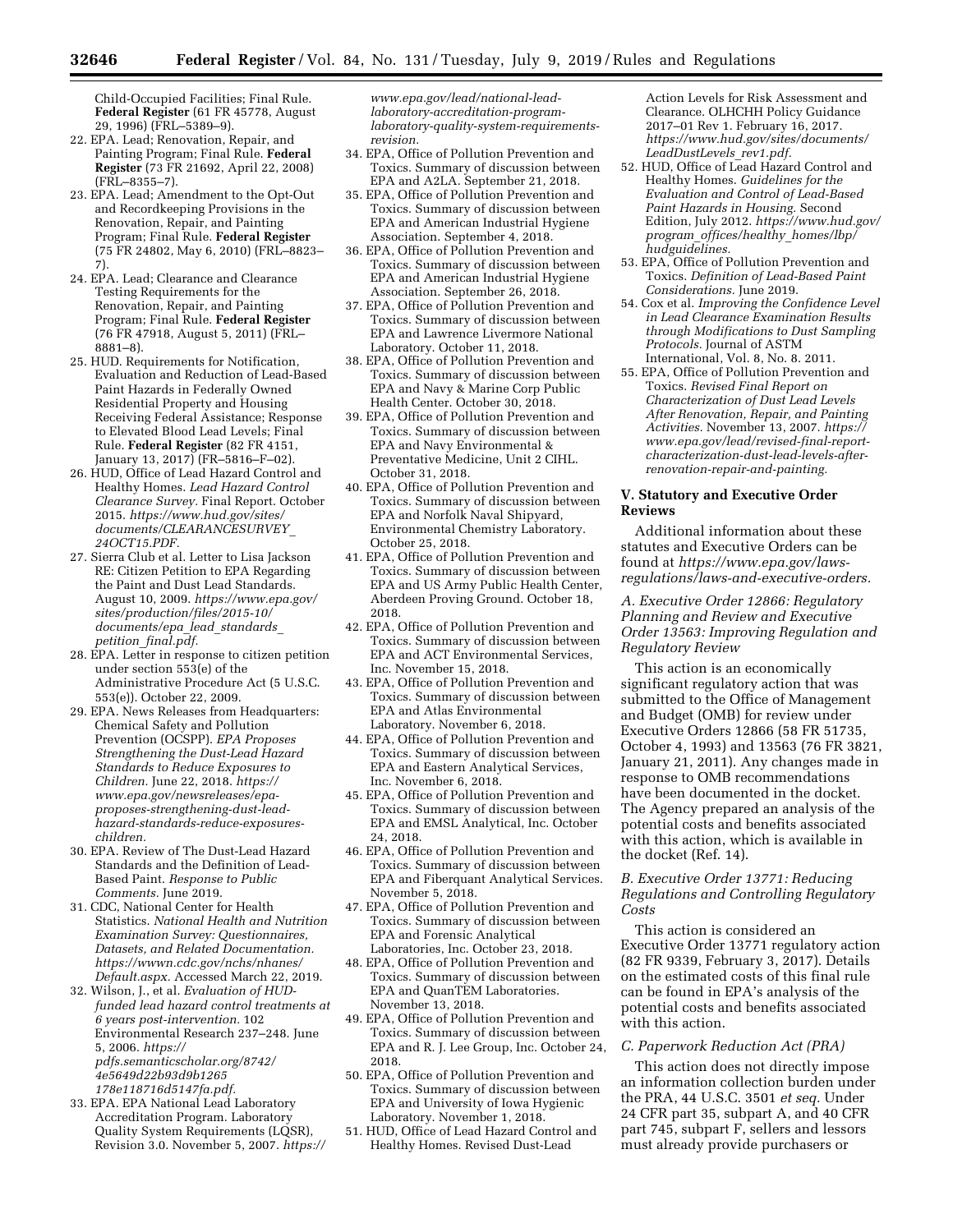lessees any available records or reports ''pertaining to'' LBP, LBP hazards and/ or any lead hazard evaluative reports available to the seller or lessor. Accordingly, a seller or lessor must disclose any reports showing dust-lead levels, regardless of the value. Thus, this action would not result in additional disclosures. Because there are no new information collection requirements to consider under the proposed rule, or any changes to the existing requirements that might impact existing information collection request burden estimates, additional OMB review and approval under the PRA is not necessary.

#### *D. Regulatory Flexibility Act (RFA)*

I certify that this action will not have a significant economic impact on a substantial number of small entities under the RFA, 5 U.S.C. 601 *et seq.* In making this determination, the impact of concern is any significant adverse economic impact on small entities. The small entities subject to the requirements of this action are small businesses that are landlords who may incur costs for lead hazard reduction measures in compliance with the HUD Lead Safe Housing Rule (LSHR); residential remodelers (who may incur costs associated with additional cleaning and sealing in houses undergoing rehabilitation subject to the HUD LSHR); and abatement firms (who may also incur costs associated with additional cleaning and sealing under the LSHR). The Agency has determined that approximately 15,000 small businesses would be subject to this rule, of which 96% have cost impacts less than 1% of revenues, 4% have impacts between 1% and 3% of revenues, and less than 1% have impacts greater than 3% of revenues. Details of the analysis of the potential costs and benefits associated with this action are presented in EPA's Economic Analysis, which is available in the docket (Ref. 14).

The rule sets health-based hazard standards for dust lead loadings on floors and window sills. The DLHS do not require the owners of properties covered by this final rule to evaluate their properties for the presence of dustlead hazards, or to take action if dustlead hazards are identified. Although these regulations do not compel specific actions to address identified LBP hazards, these standards are directly incorporated by reference into certain requirements mandated by HUD in housing subject to the LSHR. Aside from the HUD regulations, this rule does not impose new federal requirements on small entities.

EPA's Economic Analysis estimates potential costs for activities in two types of target housing—those subject to the HUD LSHR and those where a child with a blood lead level exceeding a federal or state threshold lives. The analysis presents low and high scenarios for the number of housing units where a child with a blood lead level exceeding a federal or state threshold lives. For the low scenario, environmental investigations are assumed to be conducted when a child's blood lead level exceeds the threshold set by that child's state. These thresholds vary from  $5 \mu g/dL$  to  $20 \mu g/d$ dL, depending on the state. For the high scenario, environmental investigations are assumed to be conducted when a child's blood lead level exceeds the CDC's reference level of  $5 \mu g/dL$ .

In order to estimate the broader potential impacts of the rule, EPA assumed that environmental investigations triggered by a child with a blood lead level exceeding a federal or state threshold include dust wipe testing of the child's home and that a clean-up occurs whenever the investigation indicates that dust-lead levels exceed a hazard standard. As previously indicated, the rule does not require these actions. Where dust-lead levels are below the standards in the 2001 rule but above the standards in this final rule, the potential clean-up costs are also included in the economic analysis. The low and high scenarios for the number of housing units affect the estimated number of small business that might incur costs for cleaning and additional dust wipe testing once the hazard standards in this final rule are in effect. Based on the two scenarios, a total of 22,000 to 48,000 small businesses are considered in the analysis (this total includes those firms mentioned above in the discussion of the HUD LSHR). About 7,000 to 33,000 are lessors leasing housing where a child with a blood lead level exceeding a federal or state threshold resides.

When considering this broader set of firms, EPA's analysis indicates that nearly 300 landlords that are small businesses may have cost impacts over 3% under the low scenario, and almost 1,500 may have such impacts under the high scenario. However, the high scenario makes a series of assumptions that are likely to overstate costs and impacts. The high scenario assumes that in all instances where a child's blood lead level is between the threshold set by that child's state and the CDC reference value, the dust lead levels are tested in the residence even when not required; that in all cases where the loadings are above the hazard standard

in a rental unit the landlord takes action, and incurs costs, to reduce the dust lead levels even when that is not required. The analysis further assumes that in all those cases the costs are borne entirely by the landlord (as opposed to being passed through or recouped in whole or in part through increased rent). As a result of this series of conservative assumptions, the high scenario functions as a bounding estimate. A more realistic assessment of the potential impacts is that they are between the high and low scenarios. In light of these considerations, even if the broader set of firms were to be considered, EPA would certify that this action would not have a significant economic impact on a substantial number of small entities.

#### *E. Unfunded Mandates Reform Act (UMRA)*

This action does not contain an unfunded mandate of \$100 million or more as described in UMRA, 2 U.S.C. 1531–1538, and does not significantly or uniquely affect small governments. The total estimated annual cost of the proposed rule is \$32 million to \$117 million per year (Ref. 14), which does not exceed the inflation-adjusted unfunded mandate threshold of \$156 million.

# *F. Executive Order 13132: Federalism*

This action does not have federalism implications, as specified in Executive Order 13132 (64 FR 43255, August 10, 1999). It will not have substantial direct effects on the states, on the relationship between the national government and the states, or on the distribution of power and responsibilities among the various levels of government. States that have authorized LBP Activities programs must demonstrate that they have DLHS at least as protective as the standards at 40 CFR 745.227. However, authorized states are under no obligation to continue to administer the LBP Activities program, and if they do not wish to adopt new DLHS they can relinquish their authorization. In the absence of a state authorization, EPA will administer these requirements. Thus, Executive Order 13132 does not apply to this action.

# *G. Executive Order 13175: Consultation and Coordination With Indian Tribal Governments*

This action does not have tribal implications as specified in Executive Order 13175 (65 FR 67249, November 9, 2000). Tribes that have authorized LBP Activities programs must demonstrate that they have DLHS at least as protective as the standards at 40 CFR